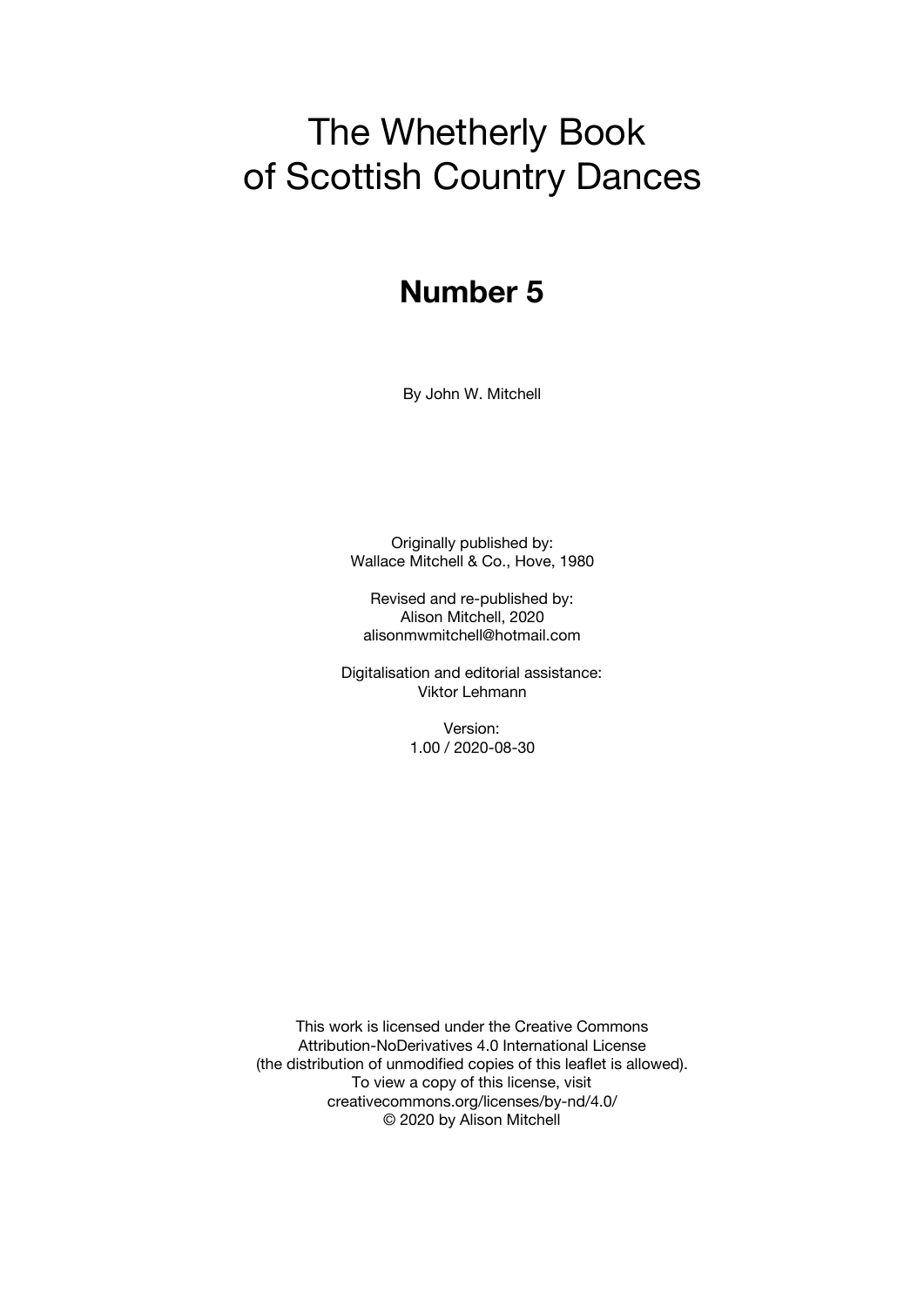### **Contents**

| 1.  | <b>Banks Hornpipe</b>              |    |            | 32 bar Hornpipe   | Longwise   | 3C/4C  |
|-----|------------------------------------|----|------------|-------------------|------------|--------|
| 2.  | Cobham Hall                        |    |            | 128 bar Medley    | Square     | 4C/4C  |
| 3.  | Coronation, The                    |    |            | 64 bar Reel       | Square     | 4C/4C  |
| 4.  | Doon the Burn                      |    |            | 40 bar Strathspey | Longwise   | 2C/4C  |
| 5.  | Far Frae Hame                      | 32 |            | bar Reel          | Longwise   | 5C/5C  |
| 6.  | Farnie House                       |    |            | 32 bar Reel       | Round Room | 2T/any |
| 7.  | Far O'er the Sea                   |    |            | 48 bar Reel       | Longwise   | 3C/4C  |
| 8.  | Forth Bridge, The                  |    |            | 32 bar Strathspey | Longwise   | 3C/3C  |
| 9.  | Girl in a Blue Dream, The          |    |            | 32 bar Reel       | Longwise   | 4C/4C  |
| 10. | Glencairn Reel                     |    |            | 32 bar Reel       | Longwise   | 3C/4C  |
| 11. | Glenkiln Jig                       |    | 48 bar Jig |                   | Longwise   | 3C/4C  |
| 12. | Gloomy Winter                      |    |            | 32 bar Strathspey | Longwise   | 3C/4C  |
| 13. | Gobbie Oh!, The                    |    | 32 bar Jig |                   | Longwise   | 4C/4C  |
| 14. | Good Humour                        | 48 |            | bar Reel          | Longwise   | 2C/4C  |
| 15. | <b>Highland Castle</b>             |    |            | 64 bar Medley     | Longwise   | 4C/4C  |
| 16. | <b>Highland Whisky</b>             |    |            | 32 bar Strathspey | Round Room | 1T/any |
| 17. | Ho Ho My Nut Brown Maiden          | 40 |            | bar Reel          | Longwise   | 3C/4C  |
| 18. | Humours of Castle Barnard          |    |            | 32 bar Reel       | Round Room | 4C/any |
| 19. | Humours of Glendart                |    | 32 bar Jig |                   | Longwise   | 3C/4C  |
| 20. | I Lo'ed Nae Lassie But Ane         |    |            | 40 bar Strathspey | Longwise   | 3C/4C  |
| 21. | Innes' Jig                         |    | 32 bar Jig |                   | Longwise   | 3C/4C  |
| 22. | Isle O'Walsay                      |    |            | 32 bar Reel       | Round Room | 2C/any |
| 23. | Jackson's Jig                      |    | 32 bar Jig |                   | Longwise   | 3C/4C  |
| 24. | J.F. Mackenzie Esq. of Carrynahine |    |            | 32 bar Strathspey | Longwise   | 3C/4C  |
| 25. | Jig of Scurs, The                  |    | 32 bar Jig |                   | Longwise   | 3C/4C  |
| 26. | John McNeil's Reel                 |    |            | 48 bar Reel       | Longwise   | 3C/4C  |
| 27. | Julia McMahon                      |    | 32 bar Jig |                   | Longwise   | 3C/3C  |
| 28. | Kinlock of Kinlock                 |    | 32 bar Jig |                   | Longwise   | 2C/4C  |
| 29. | Lady Charlotte Campbell's Medley   | 48 |            | bar Reel          | Longwise   | 3C/4C  |
| 30. | Lady Eliza Lindsay                 |    |            | 32 bar Hornpipe   | Longwise   | 3C/4C  |
| 31. | Ladie Nellie Wemys                 |    | 48 bar Jig |                   | Longwise   | 3C/4C  |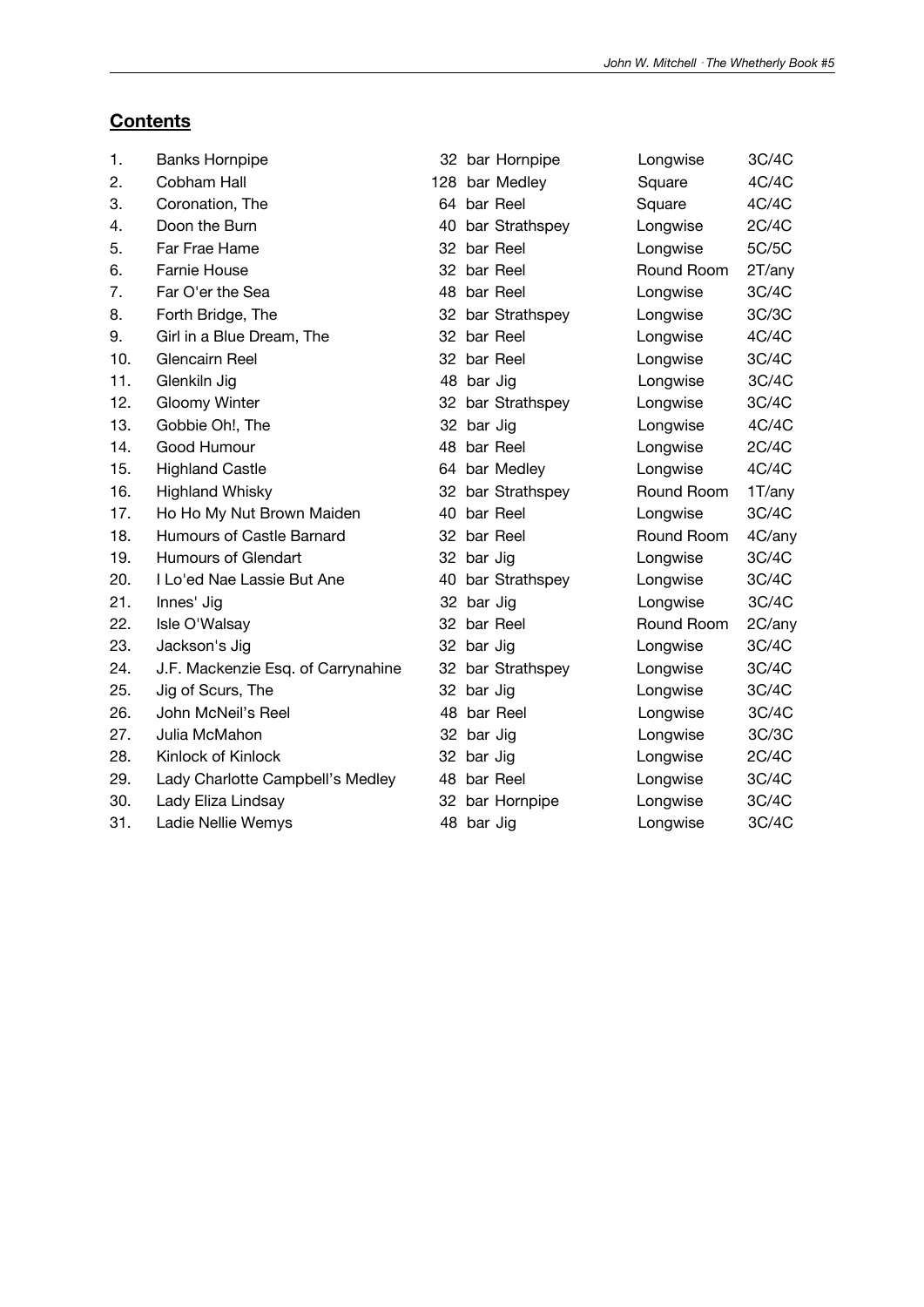### **Original Introduction**

Here it is at last, the book that all my faithless fans have been dreading. The fifth in the series, with more to come. Once again duplicated, but hopefully the machine has now been mastered so that there will not be so many faint pages in this issue. My apologies for the poor reproduction on one or two pages in book number four. No new formations in this book, but probably a few unfamiliar ones which I hope will prove of interest. At least thinking up these ideas and producing the books keeps me off the streets at night which must be a blessing to somebody, somewhere.

*John W. Mitchell (1980)*

#### **Introduction to the new edition**

For the new edition, we can be grateful that progress in technology has allowed faint copies of typewritten books to become more or less an issue of the past. With this version, printing is the sole responsibility of the interested reader; the editors aim simply to enable wide distribution and availability of the Whetherly Books in digital format, via the world wide web. In this way, we hope that the collection of Whetherly dances are preserved for posterity and that those dances more congenial to the community are not forgotten, but continue to make appearances every so often. Or, alternatively phrased; don't blame me if your printer doesn't work and please try out the dances you like the look of. Not all of them will be popular, but some of them might be, given the chance.

*Alison M. W. Mitchell (2020)*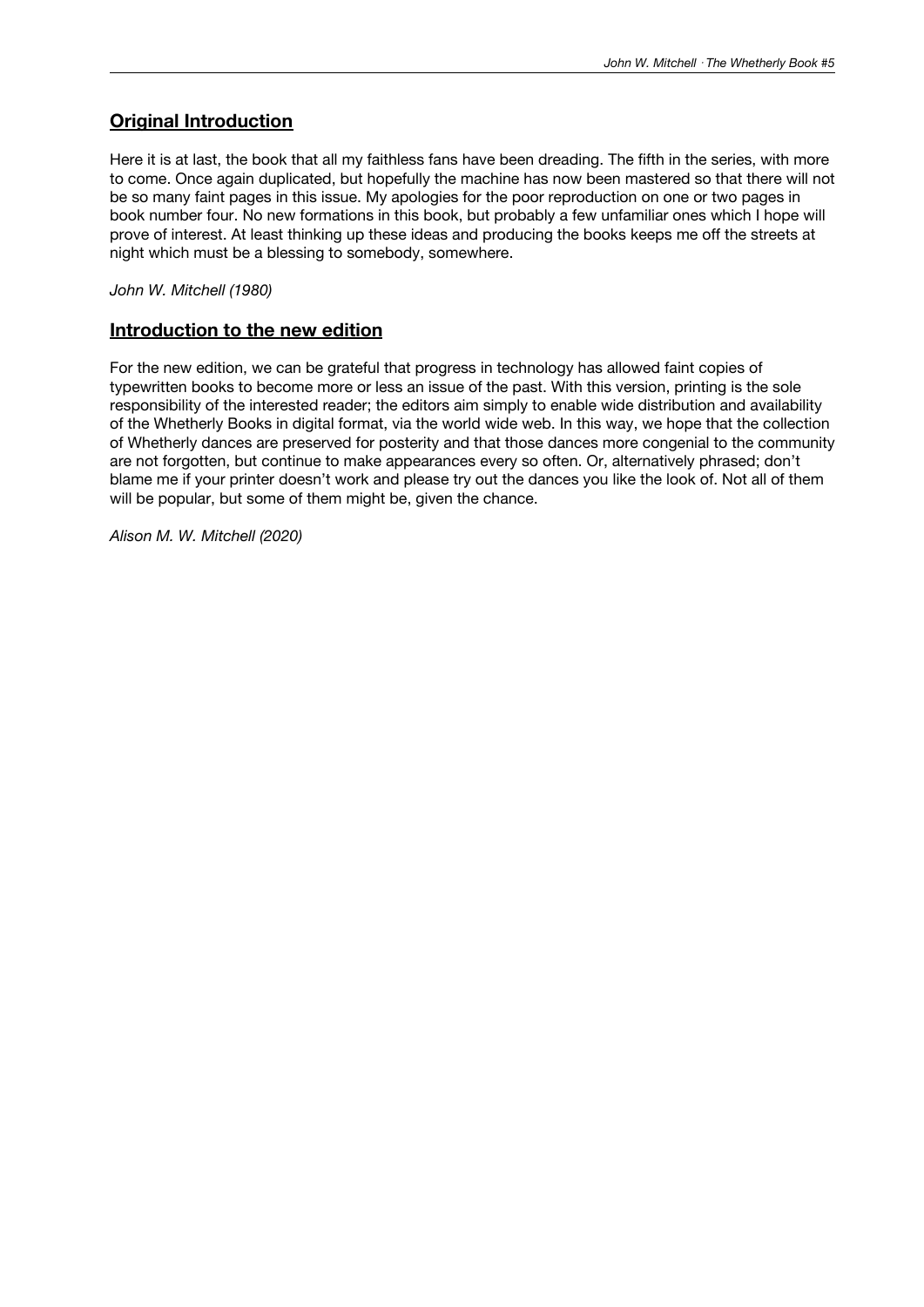### **John Wallace Mitchell - A Brief Biography**

#### (31/05/1931 – 25/11/2012)

John Wallace Mitchell was born and raised in Brighton & Hove, Sussex. Following his school education, which took place against a background of war, he completed military service from 1949-1951 with the Royal Electrical and Mechanical Engineers (REME) army division. He then started work in accountancy, joining the Sperry Rand corporation in 1957 as a computer and business systems analyst. In 1958 he became a member of the British Computer Society, only a few months after its foundation. In the early 1960's, the focus of his career moved towards management consultancy, and he completed many assignments for several companies, often helping to set up their first computer systems, with work taking him to many locations both within the UK and western Europe, as well as to Saudi Arabia. Eventually he set up a private practice in 1972.

He was a keen cyclist, active in several clubs and competing at a local level from 1946 – 1956. When in the army, he would often cycle back to Brighton on free weekends, which could be up to 140 miles each way.



Although he first encountered Scottish Country Dancing in Dollar, Scotland in 1947, it wasn't until 1964 that he began to take it seriously, when he joined the Leeds clubs and RSCDS Branch. After moving back

to the Brighton area, he became a member of the London branch in 1966 and in 1967 was the founder chairman of the Sussex Association of Scottish Societies, which was formed to ensure the future of the local Annual Scottish Charity Ball by connecting many clubs in the region. This led to the first day schools and teachers' training courses in the region. In 1972 he obtained a full RSCDS teacher's certificate and in 1975 became the founder chairman of the Hangleton Scottish Country Dance Club. From approximately 1968 to 1992 he devised some 828 dances, which were published in this series of Whetherly Books and Sheets. Whetherly is the maiden name of his paternal grandmother, after which the house in which he grew up was also named ("Whetherly House"). In 2010 he received the London Branch award for services to Scottish Dancing.

John passed away in 2012 after a two year battle with cancer.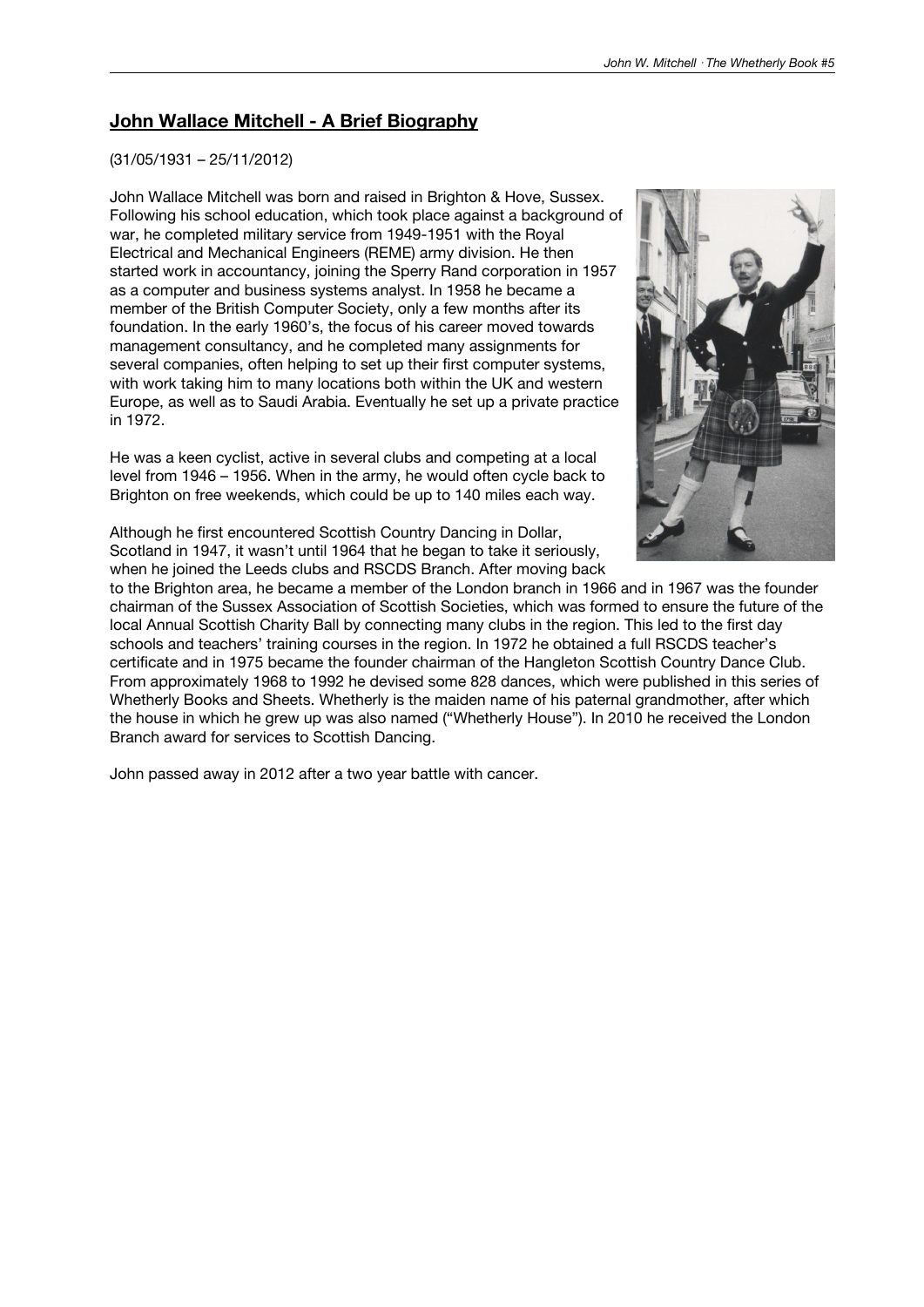### **Banks Hornpipe**

A thirty-two bar Hornpipe for three couples in a longwise set.

- 1-8 First couple lead down the middle and back to finish in original places facing out.
- First and second couples dance three quarters of a double figure of eight, to commence first couple cast off whilst second couple cross up into first place on opposite side. Second couple finish in first place on own side and first couple finish in second place on opposite side.
- 15-16 First couple turn with the left hand to face first corners.
- 17-24 First couple turn first corner with the right hand, partner with the left hand, second corner with the right hand and then cross back to own side giving left hand, to finish in second place facing out.
- 25-32 Second, first and third couples dance reels of three on the sides, to commence first and third ladies pass by the right shoulder whilst first and third men pass by the left shoulder.

Repeat from second place. Recommended tune: Banks Hornpipe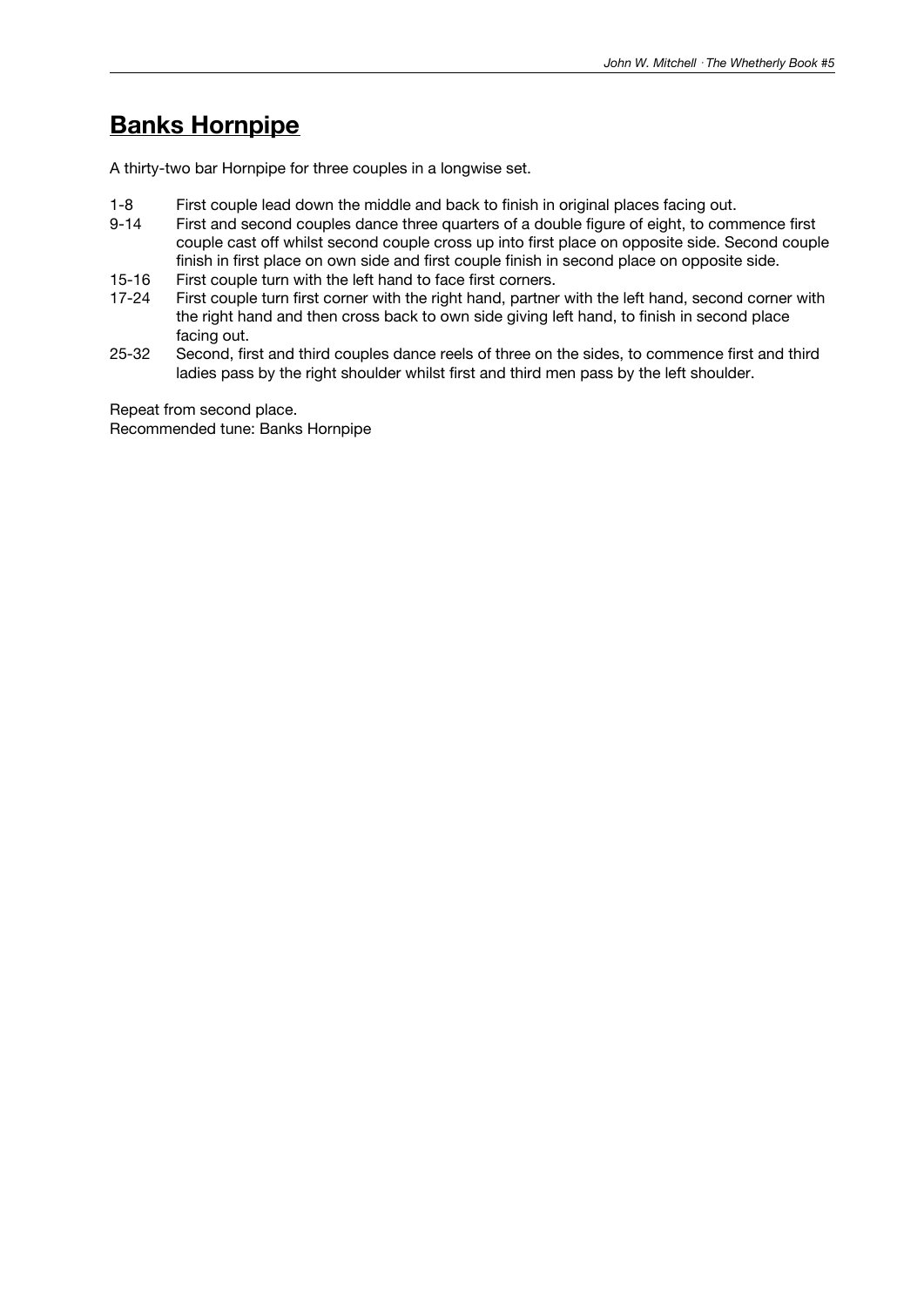### **Cobham Hall**

A one hundred and twenty-eight bar Medley for four couples in a square set.

#### *Strathspey*

- 1-4 First and third couples change places giving right hands in passing and set. Meanwhile second and fourth couples set and change places giving right hands in passing.
- 5-8 Repeat bars 1-4 to return to original places.
- 9-12 The men dance right hands across half way and turn opposite lady with the left hand.
- 13-16 Repeat bars 9-12 to return to original places.

#### *Reel*

- 17-20 The ladies all set and cast one place clockwise.<br>21-24 Eight hands round to the left.
- Eight hands round to the left.
- 25-28 The ladies all set and cast one place anticlockwise.<br>29-32 Eight hands round to the right to original places.
- Eight hands round to the right to original places.

#### *Strathspey*

- 33-36 The men all set and cast into their partners' places, ladies step into their partners' places on bars 35 & 36.
- 37-40 The men dance right hands across once round to finish facing their partners.<br>41-48 Grand chain, one step to each hand, giving right hand to partner to commend
- Grand chain, one step to each hand, giving right hand to partner to commence. Finish in partners' places with ladies facing in and men facing out.

#### *Reel*

49-64 Schiehallion reels, passing partner by the right shoulder to commence. All finish in partners' places.

#### *Strathspey*

- 65-68 First and third couples set and change places giving right hand in passing. Meanwhile second and fourth couples change places giving right hand and set.
- 69-72 Repeat bars 65-68 to return to partners' places.
- 73-76 The ladies dance right hands across half way and turn opposite man with the left hand.
- 77-80 Repeat bars 73-76 back to partners' places.

#### *Reel*

- 81-84 The men all set and cast one place clockwise.
- 85-88 Eight hands round to the left.
- 89-92 The men all set and cast one place anticlockwise.
- 93-96 Eight hands round to the right.

#### *Strathspey*

- 97-100 The ladies set and cast to their original places, the men step into their original places on bars 99 & 100.
- 101-104 The ladies dance right hands across in a wheel to finish in their original places facing their partners.
- 105-112 Grand chain, one step to each hand, giving right hand to partner to commence. All finish in original places facing partner.

#### *Reel*

- 113-116 All set to partners and change places giving right hand in passing.
- 117-120 All set to partners and turn into a waltz hold; men take the ladies' right hands in their left hands, the lady turning to her right under an arch made by their raised hands, with two pas de basque steps, to finish in the waltz hold.
- 121-128 All dance off in a polka, or in the ballroom polka once round the set.

Recommended tunes: Strathspey: Luss Road; Reel: Jenny's Blue E'en

### *Note*

Cobham Hall in Kent is the ancestral home of the Darnley family, who still live in the village of Cobham. This dance was inspired by some exercises which were given to a Weekend School held at Cobham Hall by Andrew Ghillies.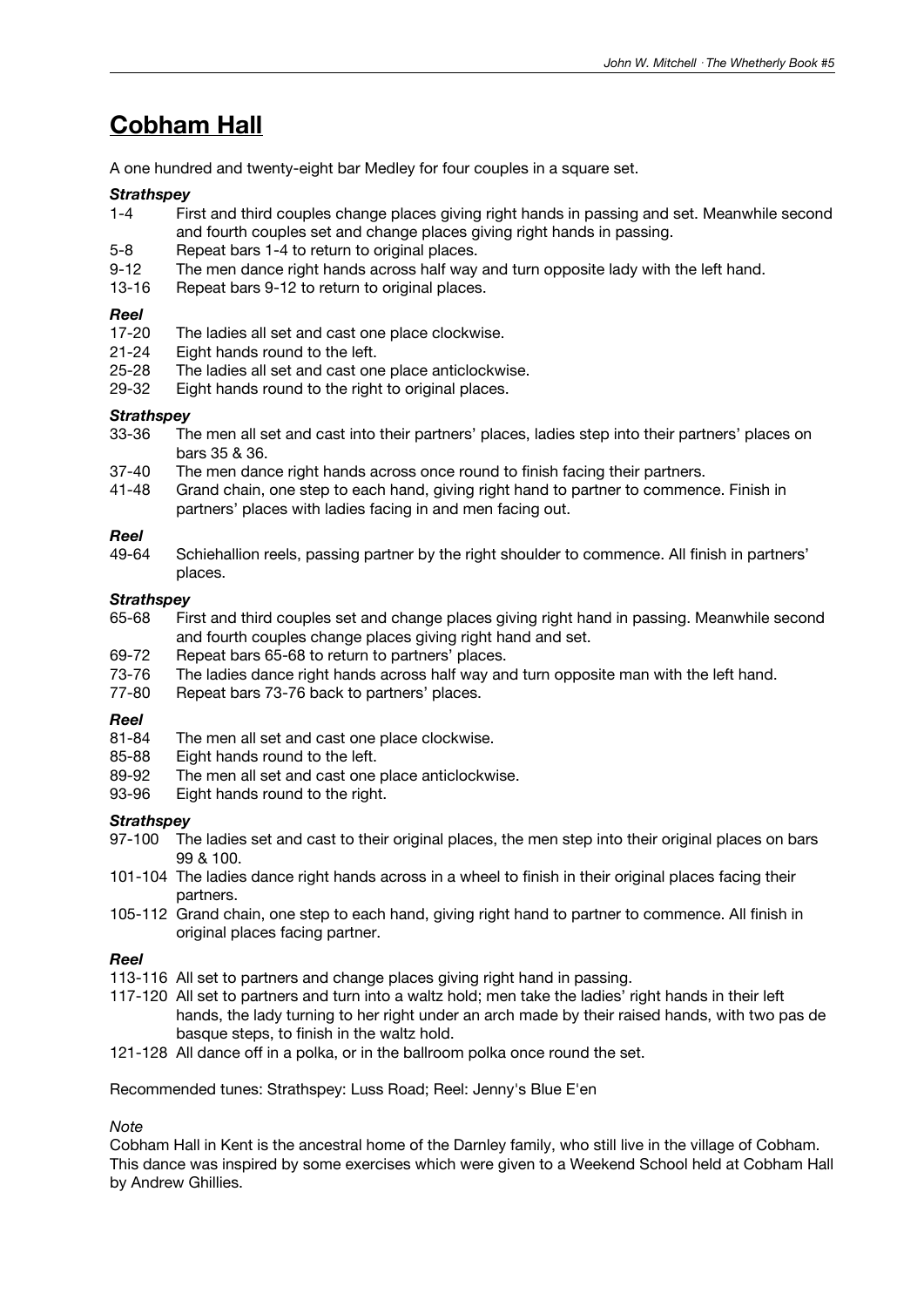### **The Coronation**

A sixty-four bar Reel for four couples in a square set.

- 1-4 First and third couples join nearer hands with partner and advance and retire.
- 5-8 First and third couples dance half rights and lefts to finish in two lines across the set between second and fourth couples.
- 9-12 First lady and third man dance right hands across in a wheel with second couple. Meanwhile first man and third lady dance right hands across in a wheel with fourth couple.
- 13-16 First and third couples dance left hands across in a wheel.
- 17-20 First and third couples dance half rights and lefts to finish back to back with partner, first man facing second lady, first lady facing fourth man, third man facing fourth lady and third lady facing second man.
- 21-24 All dance back to back with the person they are facing.
- 25-32 All dance reels of four across the set passing the person they are facing by the right shoulder to commence.
- 33-36 All turn the person they are facing one and a half times with the right hand to change places, at the same time turning out to finish back in a square set.
- 37-40 First man and third lady, in second place turn one and a half times with the left hand to change places. Meanwhile, first lady and third man do the same in fourth place, as do second lady and fourth man in first place and second man and fourth lady in third place.
- 41-44 First and third couples dance a half a ladies' chain.
- 45-46 All change places with corner giving right hands in passing.<br>47-48 All change places on the sides giving left hands in passing.
- 47-48 All change places on the sides giving left hands in passing.<br>49-52 Second and fourth couples dance a half a ladies' chain.
- Second and fourth couples dance a half a ladies' chain.
- 53-54 All change places with corner giving right hands in passing.
- 55-56 All change places with own partner giving left hands in passing to finish in progressed positions.
- 57-64 Eight hands round in a circle to the left and back to the right.

Repeat with new top couple, after the repeat all will be in opposite positions to which they started, the dance may be repeated two more times to finish in original places. Recommended tune: The Coronation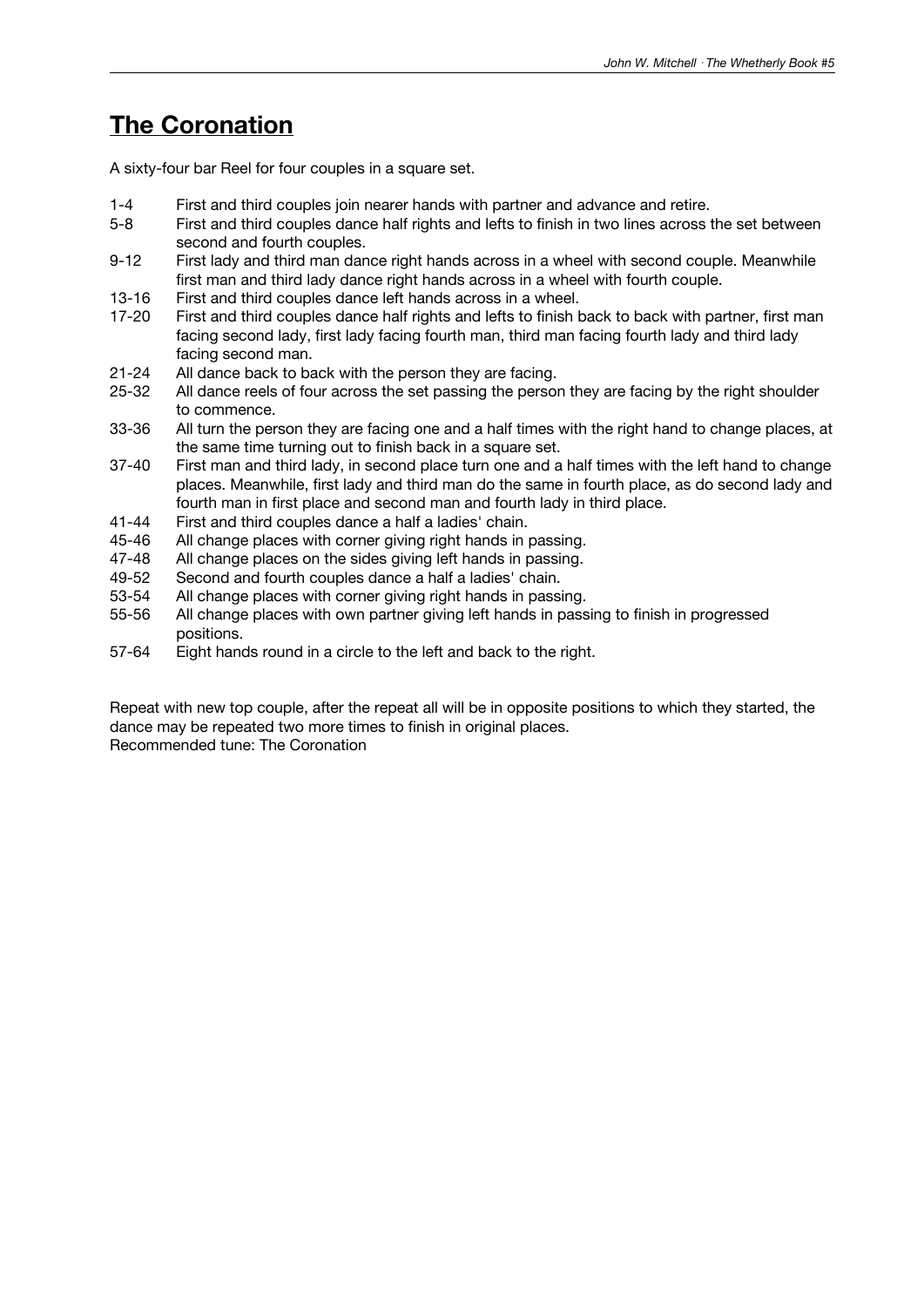### **Doon the Burn**

A forty bar Strathspey for two couples in a longwise set.

- 1-4 First couple dance a half a figure of eight round second couple, crossing down between second couple to commence and finishing in partners place.
- 5-8 First man and second lady turn one and a half with the right hand to change places. Meanwhile, first lady and second man turn one and a half times with the left hand to change places.
- 9-12 First and second couples dance back to back with partners.
- 13-16 First and second couples dance half rights and lefts.
- 17-24 First and second couples dance a ladies' chain.<br>25-28 First and second couples dance half rights and I
- 25-28 First and second couples dance half rights and lefts.<br>29-32 First and second couples ioin hands on the sides and
- 29-32 First and second couples join hands on the sides and advance, and retire.<br>33-36 Second couple dance a half a figure of eight round first couple, crossing d
- Second couple dance a half a figure of eight round first couple, crossing down between first couple to commence and finishing in first place on opposite side.
- 37-40 First and second couples turn partner one and a half times with the right hand to finish on own side of the set.

Repeat from second place. Recommended tune: Doon the Burn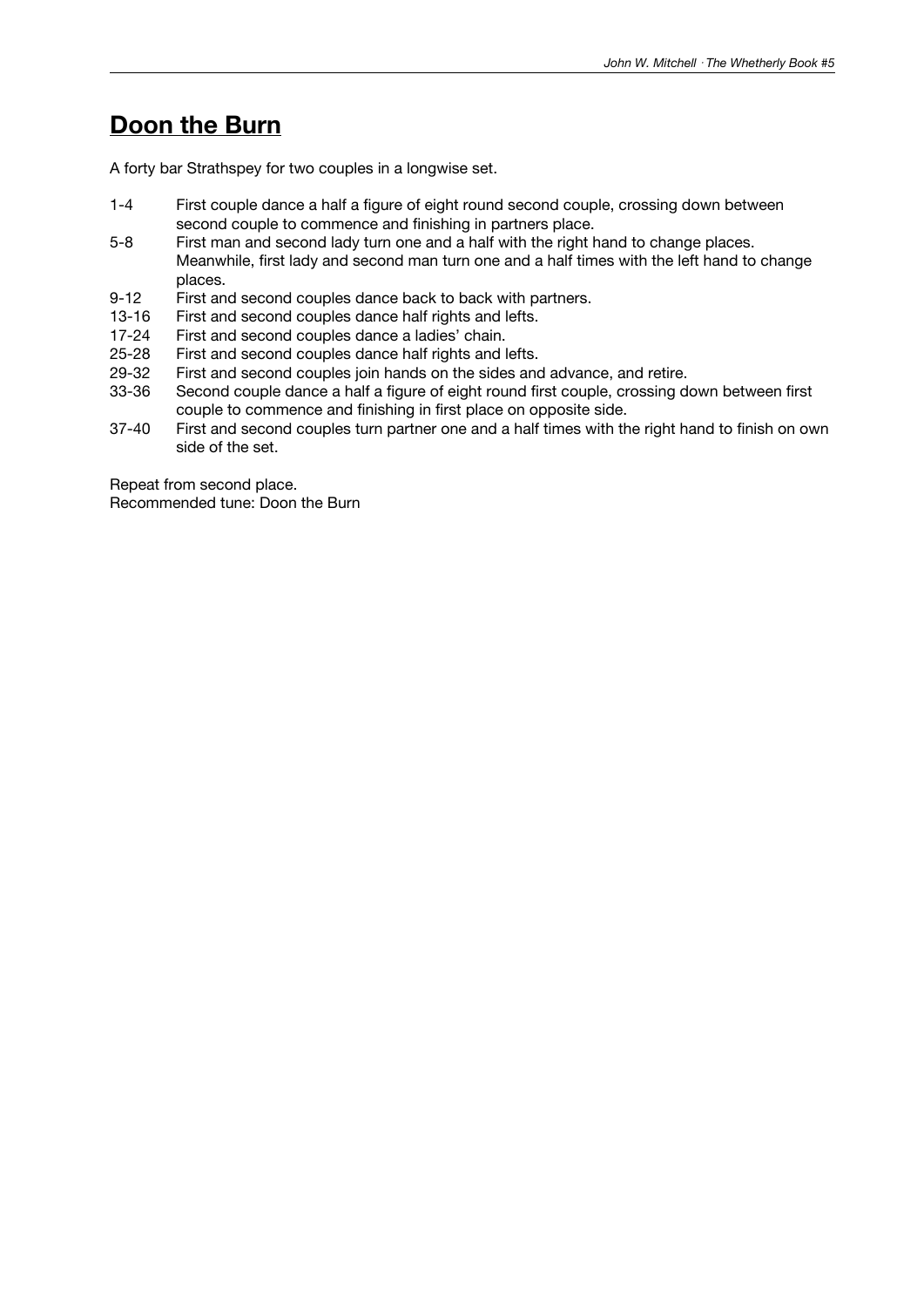### **Far Frae Hame**

A thirty-two bar Reel for five couples in a longwise set.

- 1-8 First and second couples dance rights and lefts, third and fourth couples do the same.
- 9-10 First couple cross down to second place on opposite side, second couple step up.
- 11-12 First man and third lady turn half way with the right hand to change places whilst first lady and third man turn half way with the left hand to change places.
- 13-14 First couple cross down to fourth place on own side, fourth couple step up.
- 15-16 First and fifth ladies turn half way with the right hand to change places whilst first and fifth men turn half way with the left hand to change places. Order is now 2, 3, 4, 5, 1. First and fourth couple finish facing the top with nearer hands joined, third and fifth couple face down with nearer hands joined, second couple in top place face partner.
- 17-32 Weaving making arches, the couples on the outside at each pass raise their hands, to make an arch over the couple passing between them:
	- 17-18 first couple dance up under fifth couple's arch, fourth couple do the same with third couple, whilst second couple turn with the right hand, finish facing down with nearer hands joined;
	- 19-20 first couple make an arch, third couple dance down under the arch; fourth couple do the same with second couple, whilst fifth couple (now in bottom place) turn with the right hand, finish facing up with nearer hands joined.

21-32 repeat the pattern of bars 17-20 three more times.

Finish in the order 3, 1, 2, 5, 4.

Repeat with new top couple. Recommended tune: Far Frae Hame

#### *Editor's note to the 2020 edition*

The original pattern of weaving with arches could not be reasonably completed within the time available. The new description therefore shows an alternative suggestion, leading to a different progression than originally intended:

- 15-16 First and fifth ladies turn half way with the right hand to change places whilst first and fifth men turn half way with the left hand to change places. First couple finish facing the top with nearer hands joined, the other four couples all face down with nearer hands joined.
- 17-32 Weaving making arches, the couples on the outside at each pass raise their hands, to make an arch over the couple passing between them:
	- 17-20 first couple dance up between fifth couple, outside fourth couple, between third couple and outside second couple to the top. The other couples dance down to follow, fifth couple dancing between fourth couple and outside third couple to third place;
	- 21-24 fifth couple dance between second couple and outside first couple to the top and fourth couple dance between third couple and outside second couple to third place;
	- 25-28 fourth couple dance between first couple and outside fifth couple to first place, whilst third couple dances between second couple and outside first couple to third place;
	- 29-32 third couple dance between fifth couple and outside fourth couple to the top. Second couple dance between first couple outside fifth couple, between fourth couple and outside third couple to the top.

Order is now 2, 3, 4, 5, 1.

#### *Note*

The phrasing of the sixteen bars is only approximate. The dancers dance down the set as they are brought into the weaving by first couple, turning inwards to follow. They continue dancing up the set to the top, turn inwards to dance down and return to their commencing positions.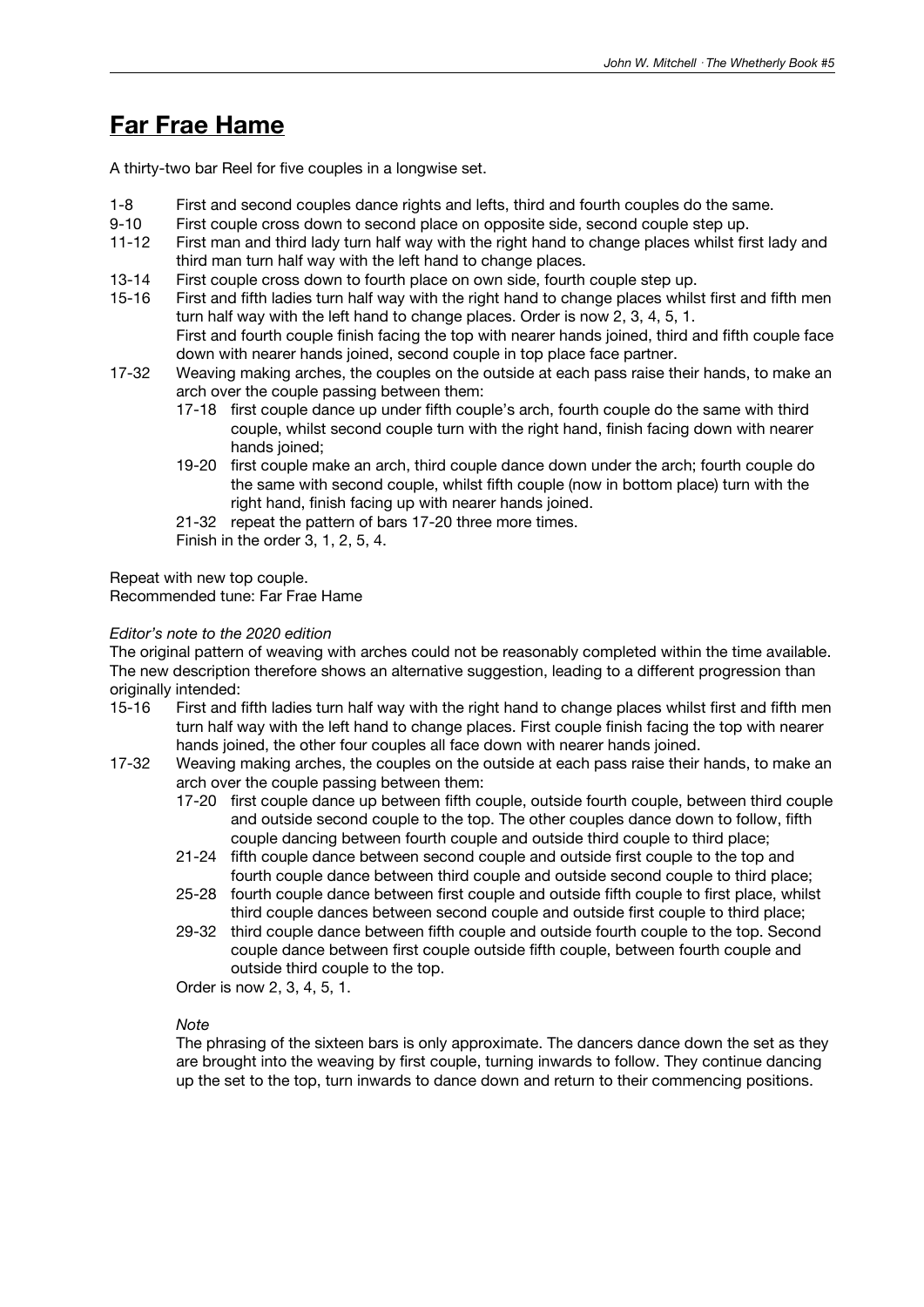### **Farnie House**

A thirty-two bar reel for two trios, each comprising a man and two ladies, in a circle round the room.

- 1-4 Each man sets to the lady on his right and turns her with the right hand once round.
- 5-8 Each man sets to the lady on his left and turns her with the left hand once round.
- 9-16 Reels of three, each man passing his right hand partner by the right shoulder to commence. On the last two bars the men turn with the left hand three quarters to face the other man's right hand partner.
- 17-24 Reels of three each man dances a reel of three with the other man's ladies, passing by the right shoulder to commence, and finishing between them having changed partners.
- 
- 25-28 All advance and retire.<br>29-32 All set, and change pla All set, and change places with the person facing, giving right hand in passing, to finish back to back with that person facing a new trio.

Repeat with new partners from new places. Recommended tune: Farnie House

#### *Note*

The ladies progress round the room in the direction which they were originally facing. The men change partners and direction every thirty-two bars, thus oscillating round their commencing positions.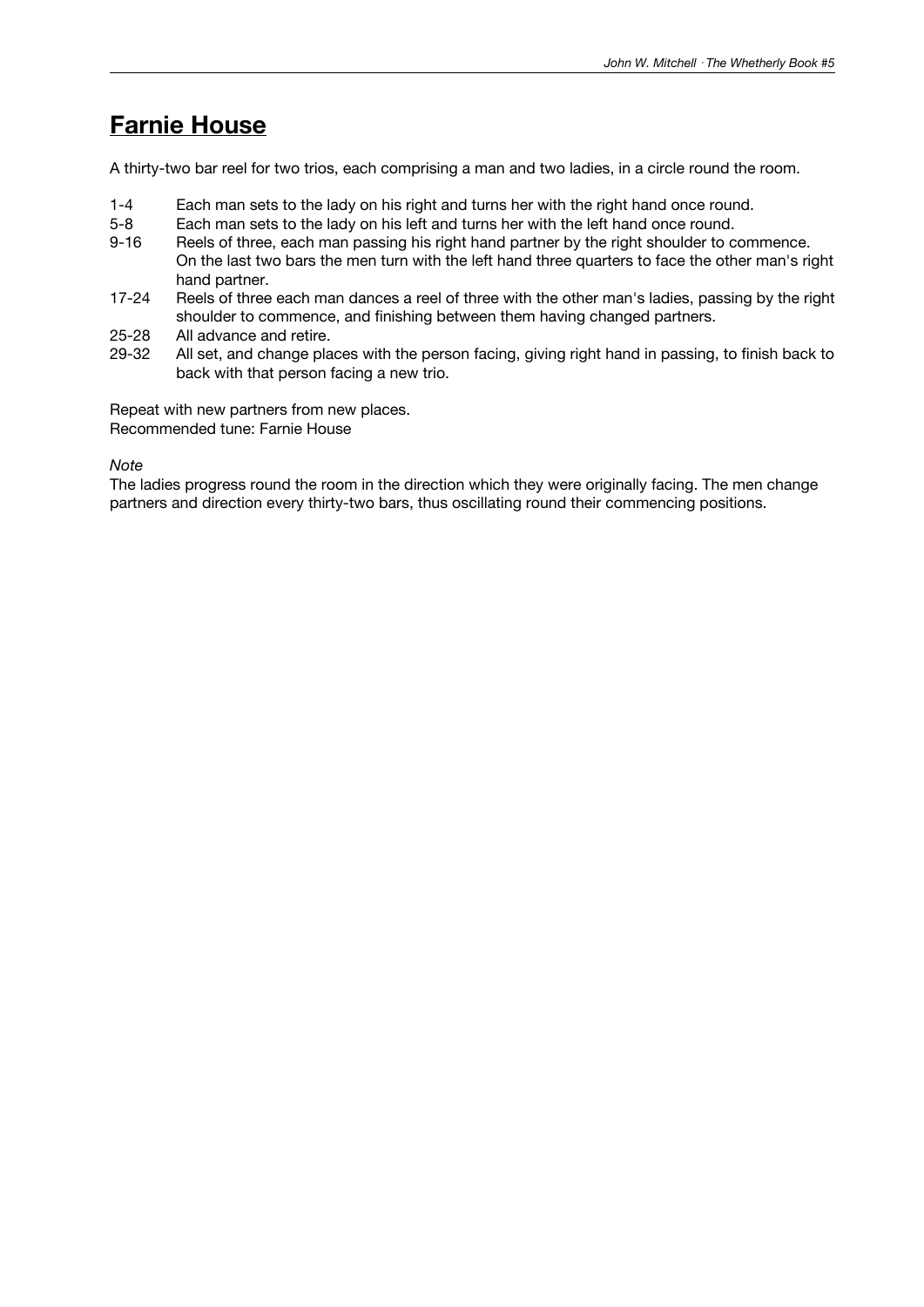### **Far O'er the Sea**

A forty-eight bar Reel for three couples in a longwise set.

- 1-8 First couple lead down the middle, turn to their left and lead up the middle on opposite side to finish back to back facing second couple. Second couple having stepped up into first place on bars 3 & 4.
- 9-16 First man and second lady join two hands, first lady and second man do the same: they dance down the middle with four slip steps, set; dance up the middle with four slip steps and again set.
- 17-24 First and second couples dance a reel of four across the set. At the end, first couple pass by the left shoulder to finish facing their first corners.
- 25-32 First couple change places with their first corners giving right hand in passing, second man and third lady turn one and a half times with the left hand to change sides, then change places with first couple giving right hand; first couple turn one and a quarter times with the left hand to face their second corners.
- 33-40 First couple repeat bars 25-32 with their second corners to finish in second place on their own sides.
- 41-44 First couple dance half rights and lefts with their first corners.
- 45-48 First couple dance half rights and lefts with their second corners.

Repeat from second place. Recommended tune: Far O'er the Sea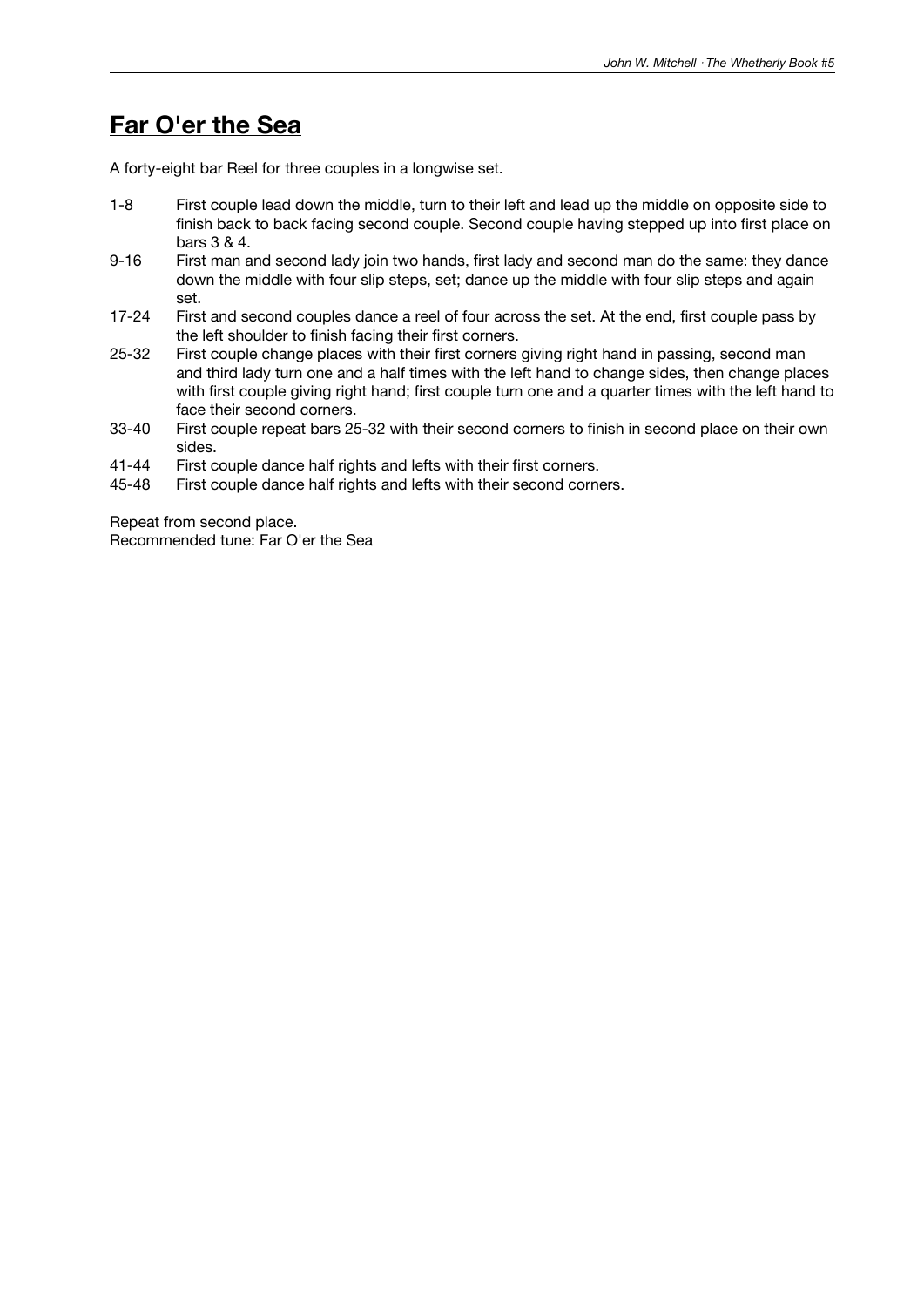### **The Forth Bridge**

A thirty-two bar Strathspey for three couples in a three couple longwise set.

- 1-4 First man dances a half reel of three with second couple, crossing down to commence.
- 5-8 First couple take a promenade hold to commence a half reel of three with second couple, but on bars 7 & 8 first man casts off behind third man.
- 9-16 First man dances a reel of three across the set with third couple: on bars 9-10 first lady crosses down between second couple to join her partner in a promenade hold, as he reaches the ladies' side of the set, and continues to complete the reel with him. First couple finish the reel below third couple in the centre of the set facing up, third couple finish facing out.
- 17-20 First man passes third lady by the right shoulder to commence a half reel of three on the ladies' side of the set; first lady passes third man by the left shoulder to commence a half reel of three on the men's side of the set; third couple cast off and second couple dance in and down to start the reels.
- 21-24 First couple cross back to own sides to dance a second half reel of three on the sides with second and third couples; first couple finish in third place.
- 25-32 All three couples dance six hands round in a circle to the left and back to the right.

Repeat with new top couple. Recommended tune: The Forth Bridge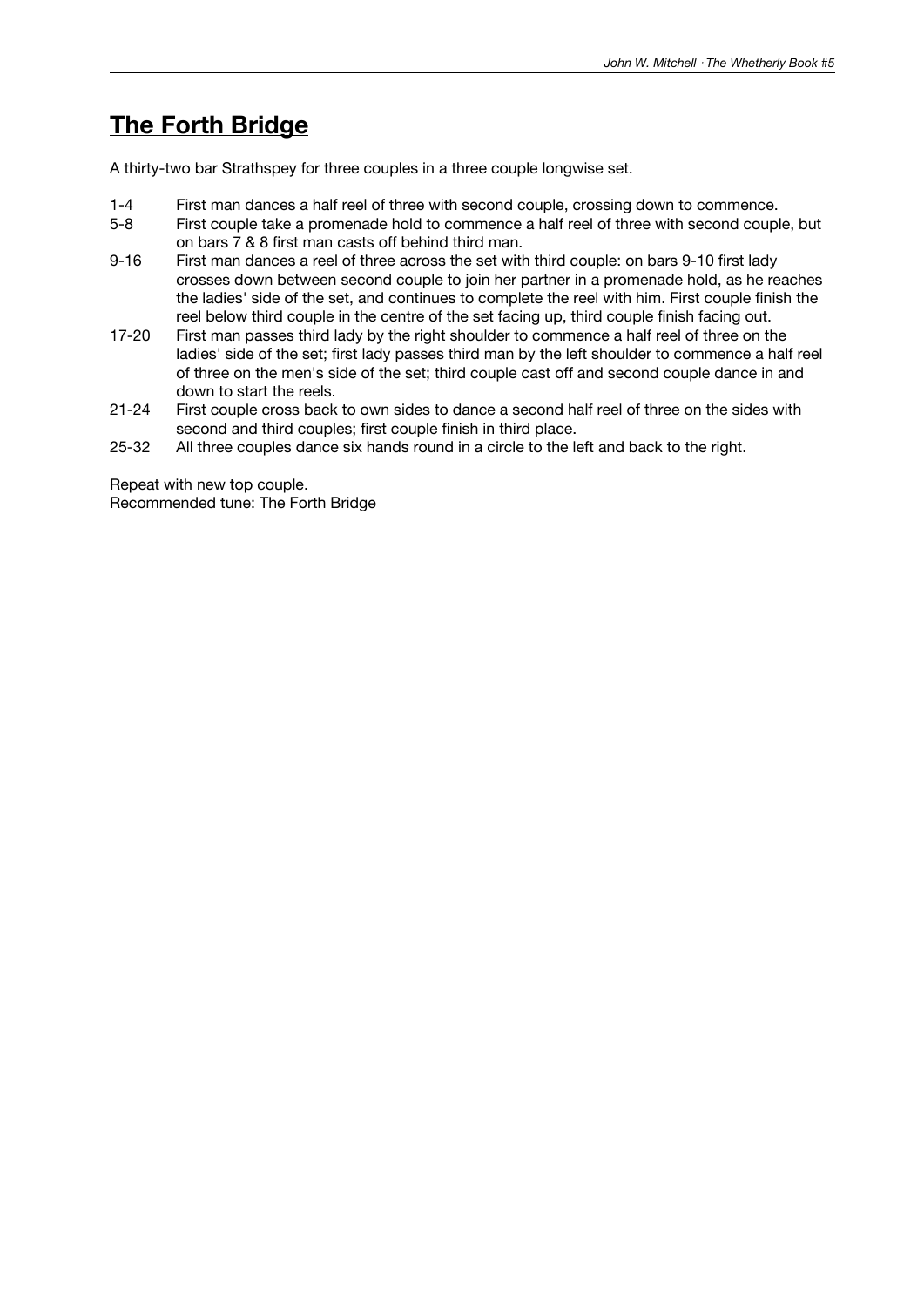### **The Girl in a Blue Dream**

A thirty-two bar Reel for four couples in a longwise set.

- 1-2 First couple cross over giving right hand in passing, second couple turn to face out, first and second men take each other's partners in a promenade hold.
- 3-8 First and second couple in promenade hold dance reels of three on the side with third and fourth couples, third couple dance in and up to commence. Finish with first couple in second place on opposite side, second couple in first place.
- 9-16 First and third couples dance a ladies' chain.
- 17-24 All four couples dance a grand chain, one step to each hand, second and fourth couples cross, whilst first and third couples change places on the sides to commence.
- 25-28 First lady followed by her partner, cast off behind third man and cross over, first couple finishing in third place. Third couple step up on bars 27 & 28.
- 29-30 First lady cast behind fourth lady and first man dance down between fourth couple, first couple finishing in fourth place. Fourth couple step up.
- 31-32 First lady and fourth lady turn with the right hand once round on own sideline, as do first and fourth men.

Repeat with new top couple.

Recommended tune: The Girl in a Blue Dream

#### *Editor's note to the 2020 edition*

As the original bars 25-32 would not have allowed sufficient time for the first couple to reach the bottom of the set or for third and fourth couple to step up, the dance description has been altered. Here is the original version:

- 25-30 First lady followed by her partner, cast off behind third man, cross over and cast off behind fourth lady cross over to the opposite side.
- 31-32 First couple cross right hand to own side of the set.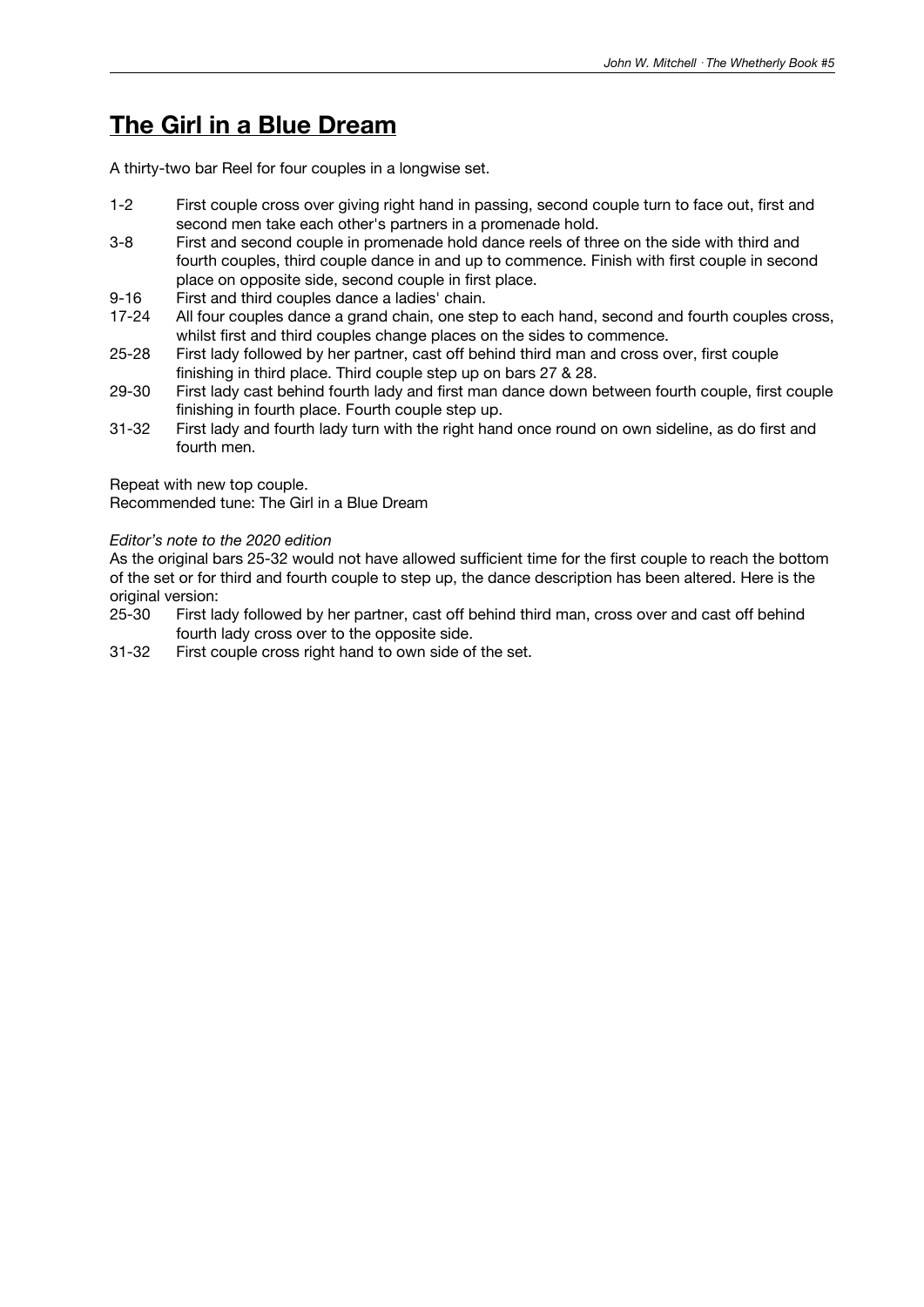### **Glencairn Reel**

A thirty-two bar Reel for three couples in a longwise set.

- 1-8 First couple dance reels of three on opposite side of the set with second and third couples, crossing between second couple to commence.
- 9-16 First couple dance reels of three with second and third couples on own side of the set, again crossing between second couple to commence.
- 17-20 First couple dance a half figure of eight round second couple, crossing between second couple to commence and finishing in first place on opposite side.
- 21-24 First man and second lady turn one and a half times with the left hand. Meanwhile first lady and second man turn with the right hand one and a half times.
- 25-28 Second couple dance a half figure of eight round first couple, crossing down between first couple to commence and finishing in first place on opposite side.
- 29-32 First and second couples turn partner with the right hand one and a half times to finish on own side of the set.

Repeat from second place. Recommended tune: Glencairn Reel

#### *Editor's note to the 2020 edition*

In bars 21-24, the original instructions were for first man and second lady to also turn with the right hand. This has been changed to a more natural left hand turn.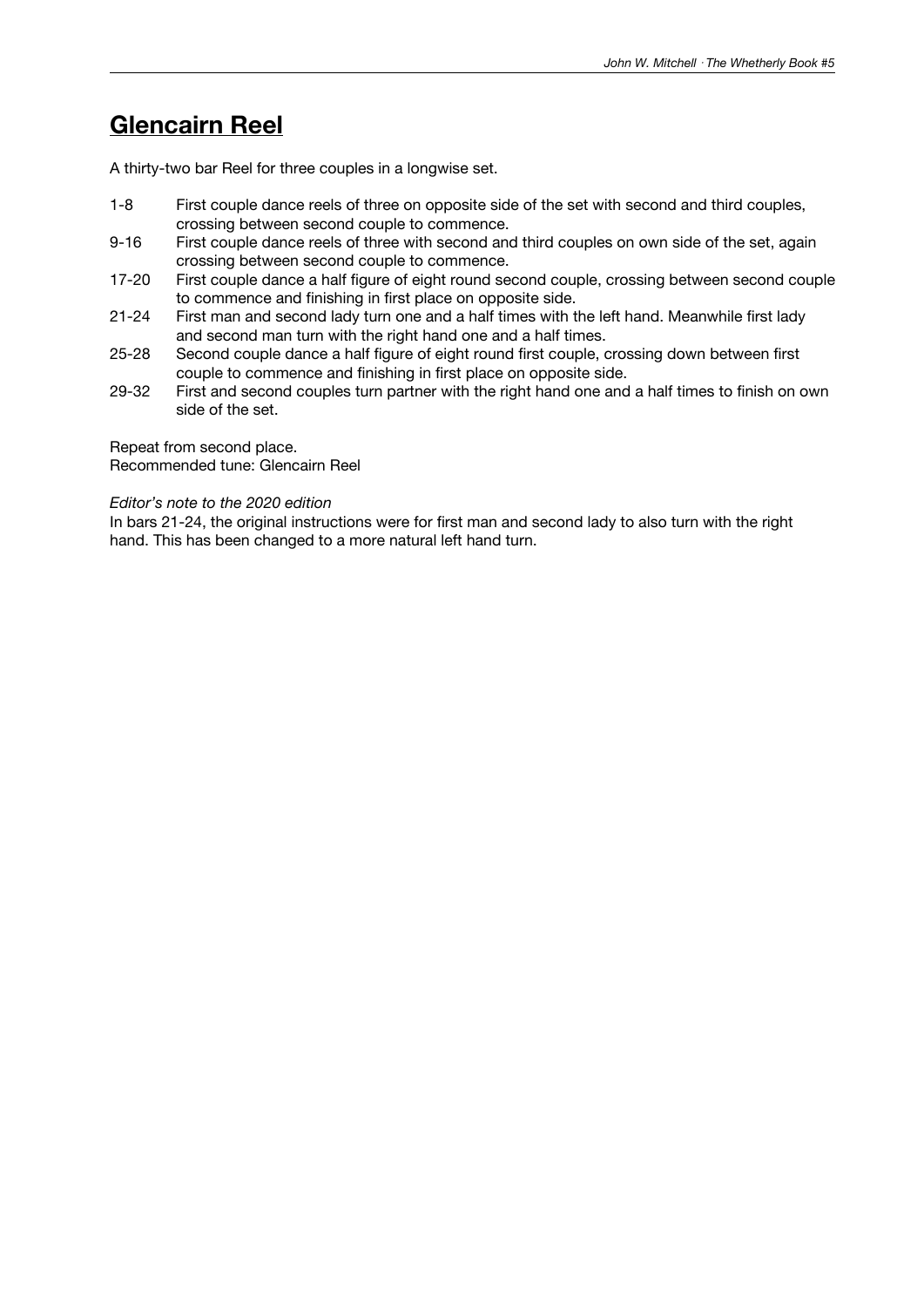### **Glenkiln Jig**

A forty-eight bar Jig for three couples in a longwise set.

- 1-8 First couple dance reels of three on opposite side of the set, crossing down between second couple to commence and finishing in first place on opposite side.
- 9-12 First couple dance down crossing over between second couple and cast up into original places. Meanwhile, second couple set and cross over giving right hand in passing to finish in second place on opposite side facing out.
- 13-16 First man and second lady turn one and a half times with the right hand to change places. Meanwhile, first lady and second man turn one and a half times with the left hand to change places.
- 17-24 First and second couples dance four hands round in a circle to the left and back to the right.<br>25-32 First and second couples dance a ladies' chain.
- 25-32 First and second couples dance a ladies' chain.<br>33-36 Second couple dance a half figure of eight round
- Second couple dance a half figure of eight round first couple, crossing between first couple to commence and finishing in first place on own side.
- 37-40 First and second couples turn once with the right hand.<br>41-48 First and third couples dance rights and lefts.
- First and third couples dance rights and lefts.

Repeat from second place. Recommended tune: Glenkiln Jig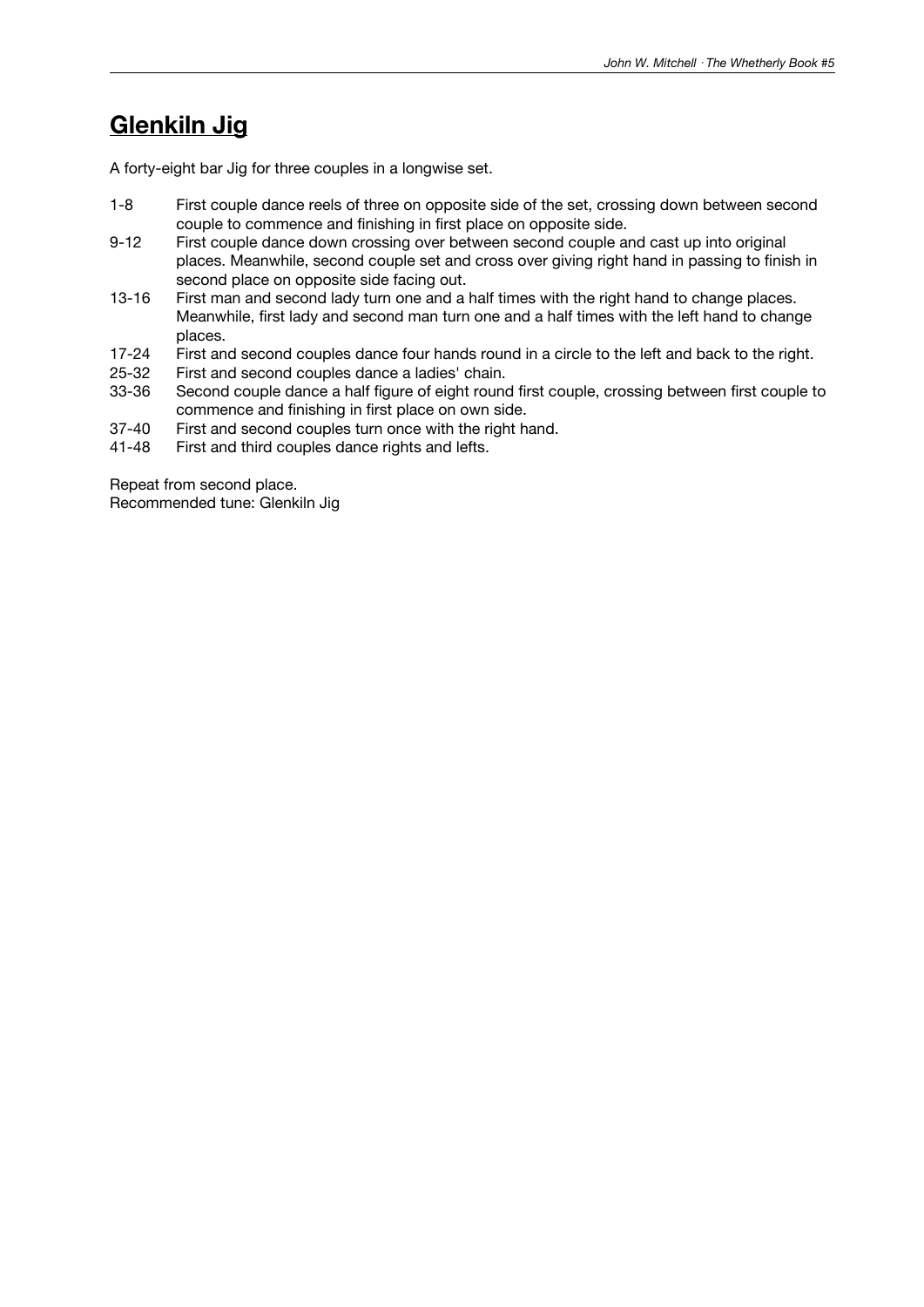### **Gloomy Winter**

A thirty-two bar Strathspey for three couples in a longwise set.

- 1-2 First couple cross over to second place on opposite side, second couple cast up into first place on own side.
- 3 First man and second lady change places giving left hand in passing whilst first lady and second man change places giving right hand in passing.
- 4-5 First couple cross over to second place on own side, whilst second couple cast up into first place.
- 6 First and second ladies change places giving left hand in passing, whilst first and second men change places giving right hand in passing.
- 7-8 First couple cross over to finish facing their first corners, whilst second couple cast up into first place.
- 9-16 First couple turn first corner with the right hand, partner with the left hand, second corner with the right hand and partner with the left hand, to finish in second place on opposite side facing out.
- 17-24 First couple pass second corner by the left shoulder to commence reels of three on the sides with corners; first couple finish in second place on opposite side facing out.
- 25-32 First couple dance half round: they cast to their left behind their second corners, dance in to meet facing up and down the set, turning left about they then cast round each other's first corner to finish in second place on own side of the set.

Repeat from second place. Recommended tune: Gloomy Winter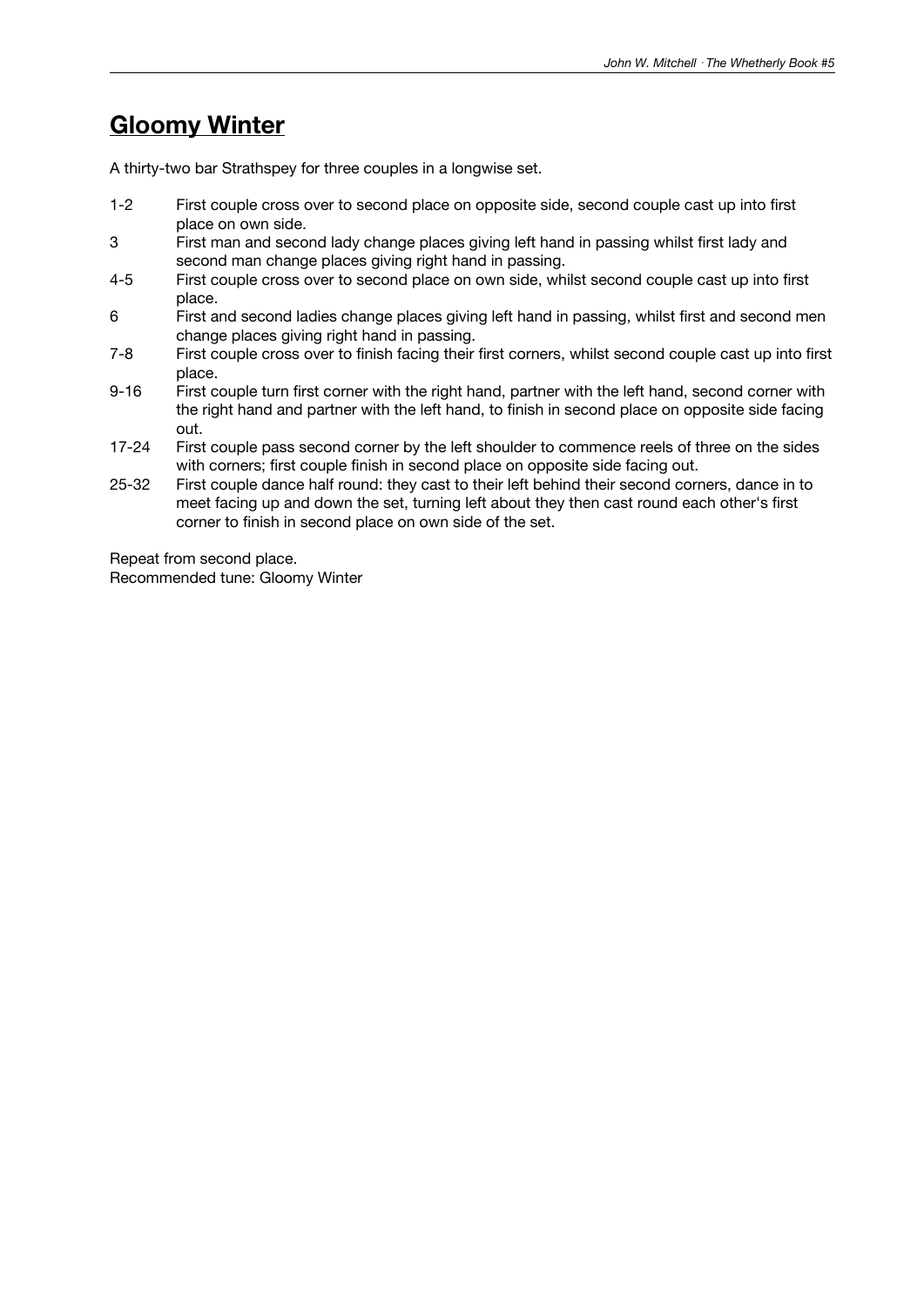### **The Gobbie Oh!**

A thirty-two bar Jig for four couples in a longwise set.

- 1-2 First couple cross over giving right hand in passing, second couple turn to face out, first and second pick up each other's partners in a promenade hold.
- 3-8 Reels of three on the side: first man and second lady dance a reel with third and fourth ladies, passing third lady by the right to commence. Meanwhile, first lady and second man dance a reel with third and fourth men, passing third man by the left to commence. Finish the reel with second couple in first place and first couple in second place still on opposite side.
- 9-16 First and third couples dance rights and lefts.
- 17-24 Reels of four on the sides of the set.<br>25-32 First couple cast up to the top of the
- First couple cast up to the top of the set, lead down between second couple, cast off behind third couple and cross between fourth couple to fourth place on own side. Third couple step up on bars 29 & 30, fourth couple step up on bars 31 & 32.

Repeat with new top couple. Recommended tune: The Gobbie Oh!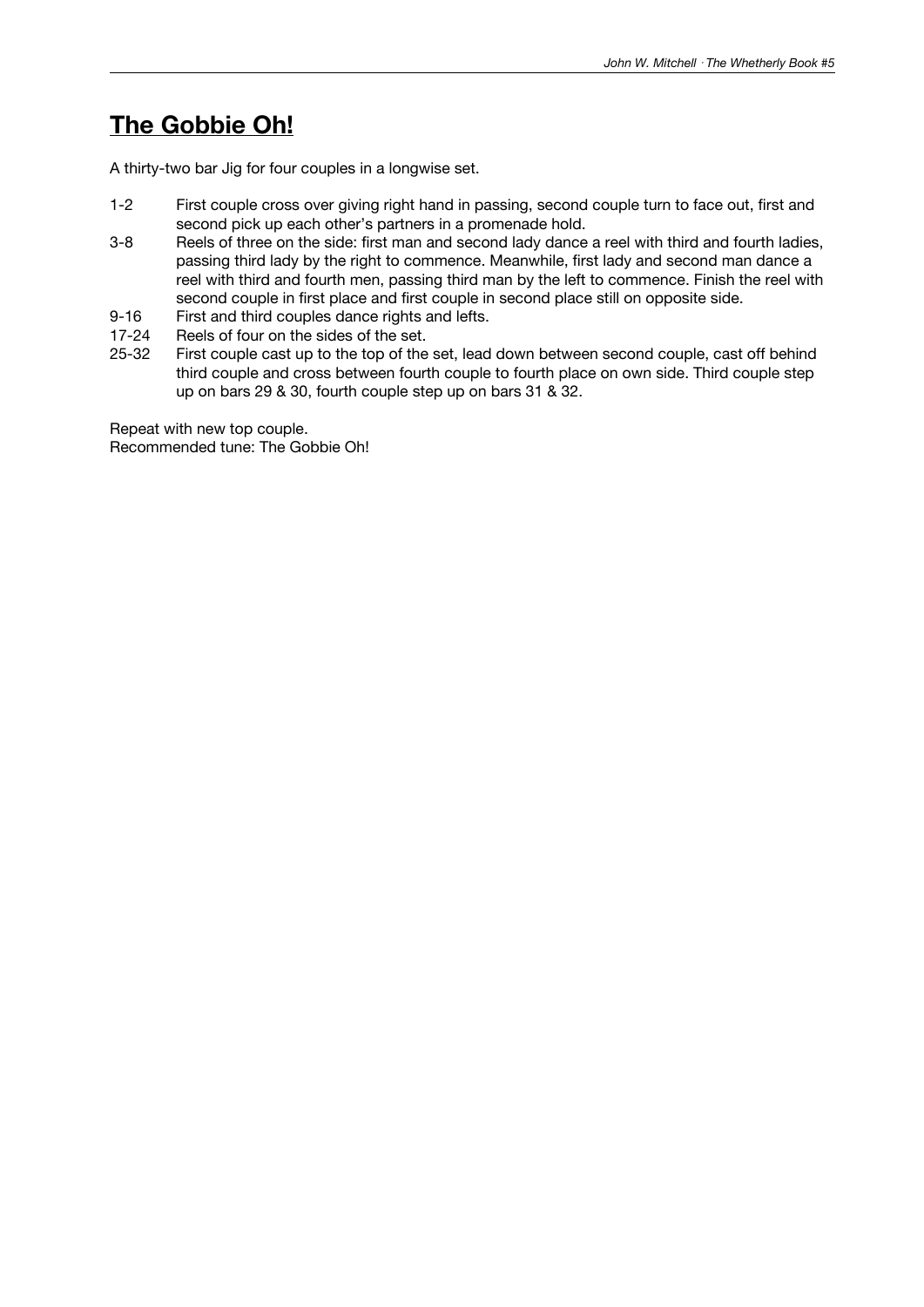### **Good Humour**

A forty-eight bar Reel for two couples in a longwise set.

- 1-4 First man and second lady change places giving right hand in passing, first man casts up behind second man to his original place whilst second lady casts off behind first lady to her original place. Meanwhile, first lady and second man set and change places giving right hand in passing.
- 5-6 First and second couples dance right hands across in a wheel half way.
- 7-8 First man and second lady set. Meanwhile, second man casts up to the top behind his partner and first lady casts off behind her partner.
- 9-10 Second man crosses over and casts into second place on the ladies' side, whilst first lady crosses over and casts up into first place on the men's side; at the same time first man and second lady turn one and a half times with the left hand to finish facing their own partners.
- 11-14 First and second couples dance a half reel of four.
- 15-16 First and second couples turn partner with the right hand three quarters round to finish with first couple on the ladies' side and second couple on the men's side with the ladies above their partners.
- 17-20 First and second couples join nearer hands with partner and advance and retire.
- 21-24 First couple dance a half figure of eight round second couple, crossing between second couple to commence.
- 25-28 First man and second lady face down with nearer hands joined, first lady and second man face up similarly and both couples advance and retire.
- 29-32 First man and second lady dance a half figure of eight round their partners, crossing down between them, first man casting up to his original place and second lady casting up to first place on the ladies' side.
- 33-36 First and second couples join nearer hands on the sides and advance and retire.
- 37-40 First and second men dance a half figure of eight round their partners, crossing between the ladies to commence; finish with second couple on own side in first place facing down the set and first couple in second place on own side facing up the set.
- 41-48 First and second couples dance rights and lefts, commencing by giving right hands on the sides of the set.

Repeat from second place. Recommended tune: Good Humour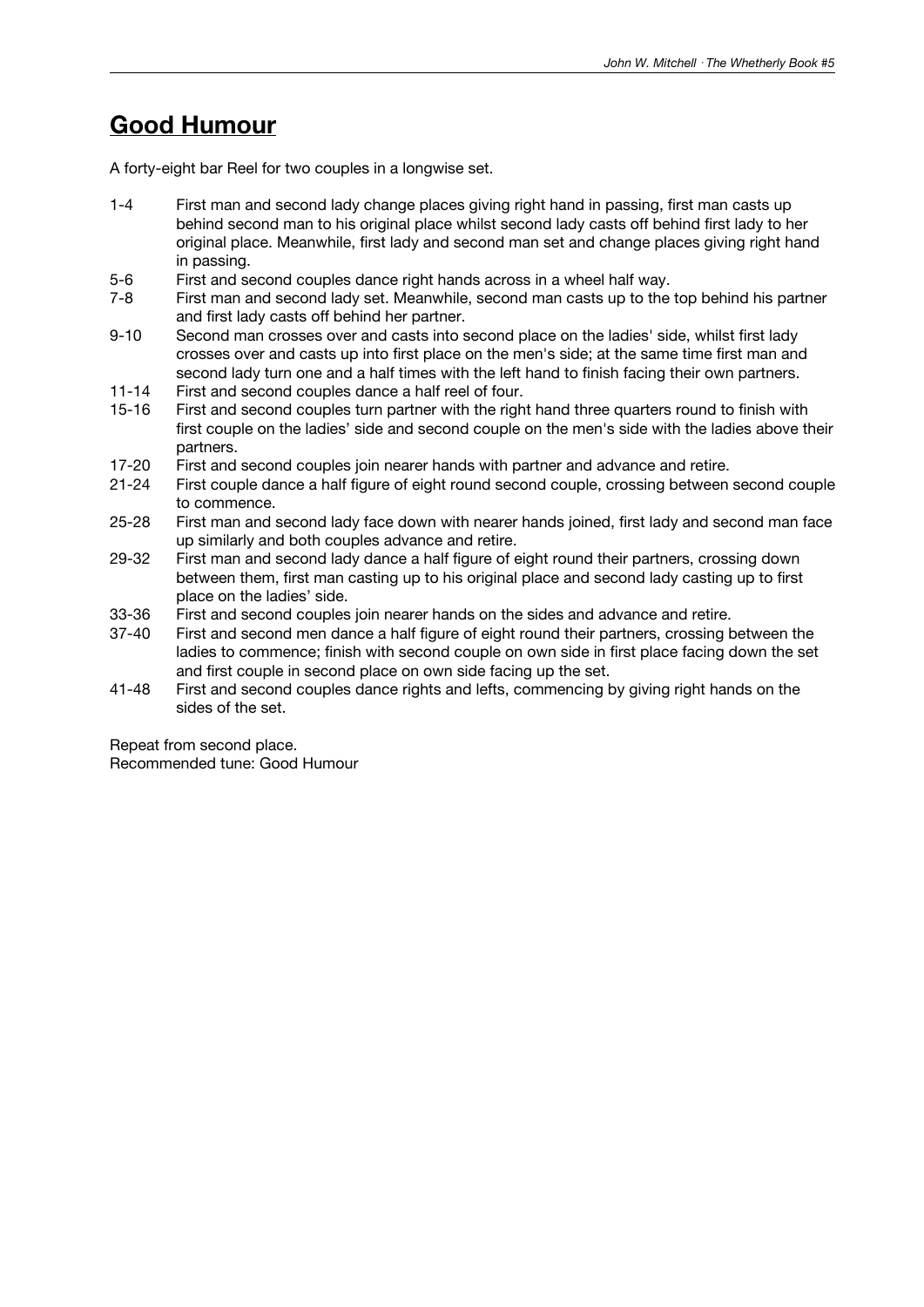## **Highland Castle**

A thirty-two bar Strathspey, thirty two bar Reel Medley for four couples in a longwise set.

#### *Strathspey*

- 1-8 All four couples dance a grand chain, one step to each hand.<br>9-12 All four couples set and turn partner once round with the right
- All four couples set and turn partner once round with the right hand.
- 13-16 First and second couples dance right hands across in a wheel, third and fourth couples do the same.
- 17-24 Reels of four on the sides.
- 25-28 First couple lead down the middle to separate just below fourth couple. Meanwhile second couple cast off on own side to dance in below first couple.
- 29-32 Second couple lead up the middle to first place. Meanwhile first couple dance in to follow second couple up the middle and finish back to back facing first corners. It is easier for first couple if they lead up with left hand, so that first man can guide his partner across on bar 32.

#### *Reel*

- 1-4 First couple turn first corner once round with the right hand, join left hand with second corner in triangle formation and all set.
- 5-8 First couple release right hand, turn second corner once round with the left hand and again join right hands with first corner in triangle formation and all set.
- 9-16 Dancing couple pass half round to finish in second place on own side, i.e. they cast round first corners and dance in to face up and down the set, immediately pulling their right shoulders back to cast round their partner's second corner into second place.
- 17-20 All three couples join hands on the sides and advance and retire,
- 21-24 First couple cross over and cast off into third place on opposite side, third couple stepping up on bars 23 & 24.
- 25-28 Third, first and fourth couples join hands and advance and retire,
- 29-32 First couple cross over giving right hand and cast off into fourth place. Fourth couple step up on bars 31 & 32.

Repeat with new top couple.

Recommended tunes: Strathspey: Tom's Highland Fling; Reel: Harveston Castle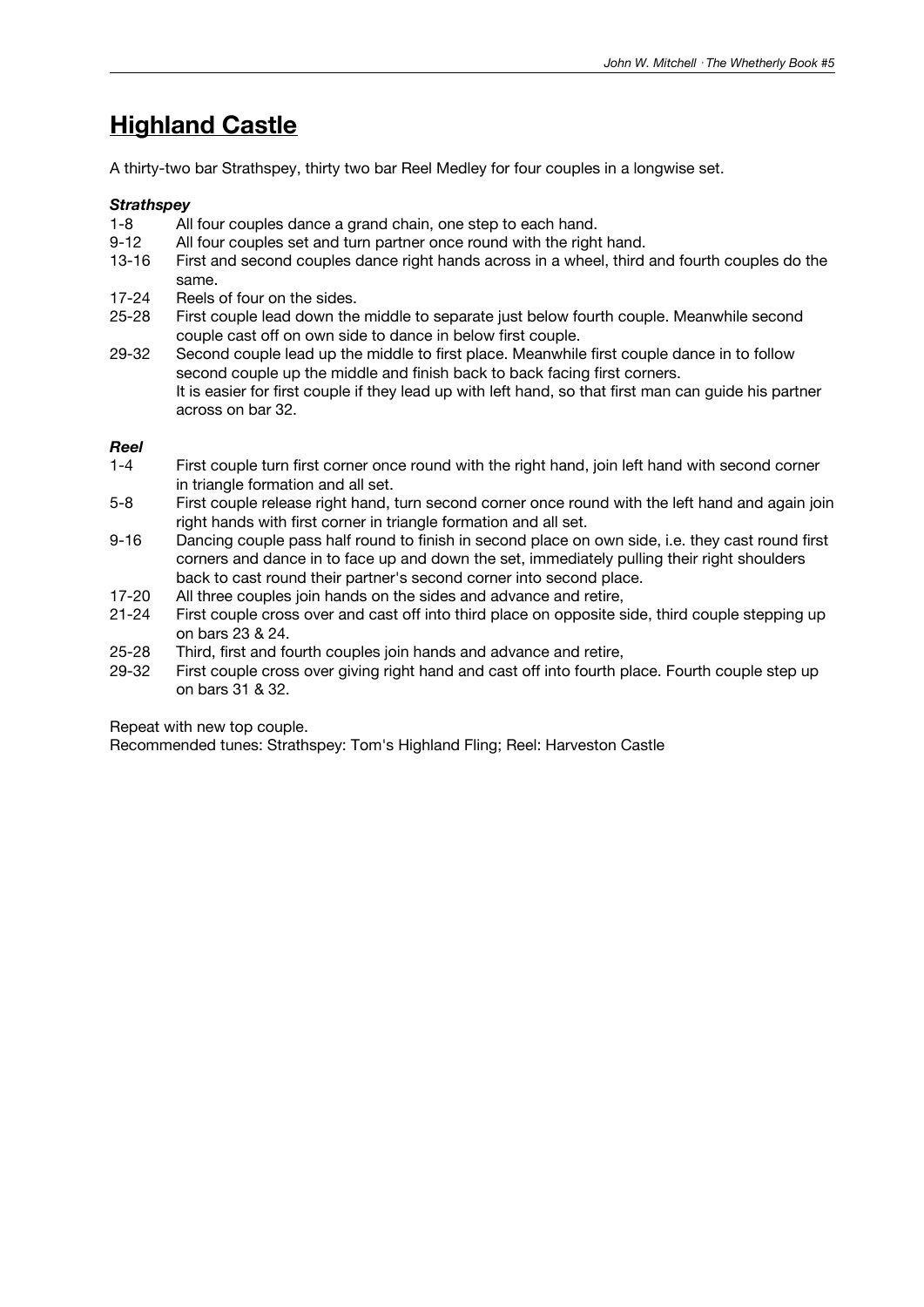### **Highland Whisky**

A thirty-two bar Strathspey for a trio comprising one man and two ladies, in a circle facing anticlockwise round the room.

- 1-4 All set Highland Schottische with the right foot, then advance with two travelling steps commencing with the left foot.
- 5-8 All set with Highland Schottische with the left foot, then advance with two travelling steps commencing with the right foot.
- 9-10 The lady on the man's right dances under an arch made by the man with the lady on his left, the man also dances under the arch. Meanwhile the lady on the man's left dances round to finish all facing in the opposite direction.
- 11-12 All advance for two steps.<br>13-14 Again they change directic
- Again they change direction, this time the lady on the man's left dancing under an arch made by the man with the lady on his right, as the lady on his right dances round.
- 15-16 All advance for two steps.<br>17-20 The man sets to and turns
- The man sets to and turns his right hand partner, with the right hand.
- 21-24 The man sets to his left hand partner and turns her with the left hand.
- 25-30 They dance a reel of three, passing the right hand partner by the right shoulder to commence. Finish the reel with the man facing anticlockwise, but the ladies facing clockwise.
- 31-32 The men advance for two steps. Meanwhile the ladies advance and turn inwards to join the next man following their original partner.

Repeat with new partners. Recommended tune: Highland Whisky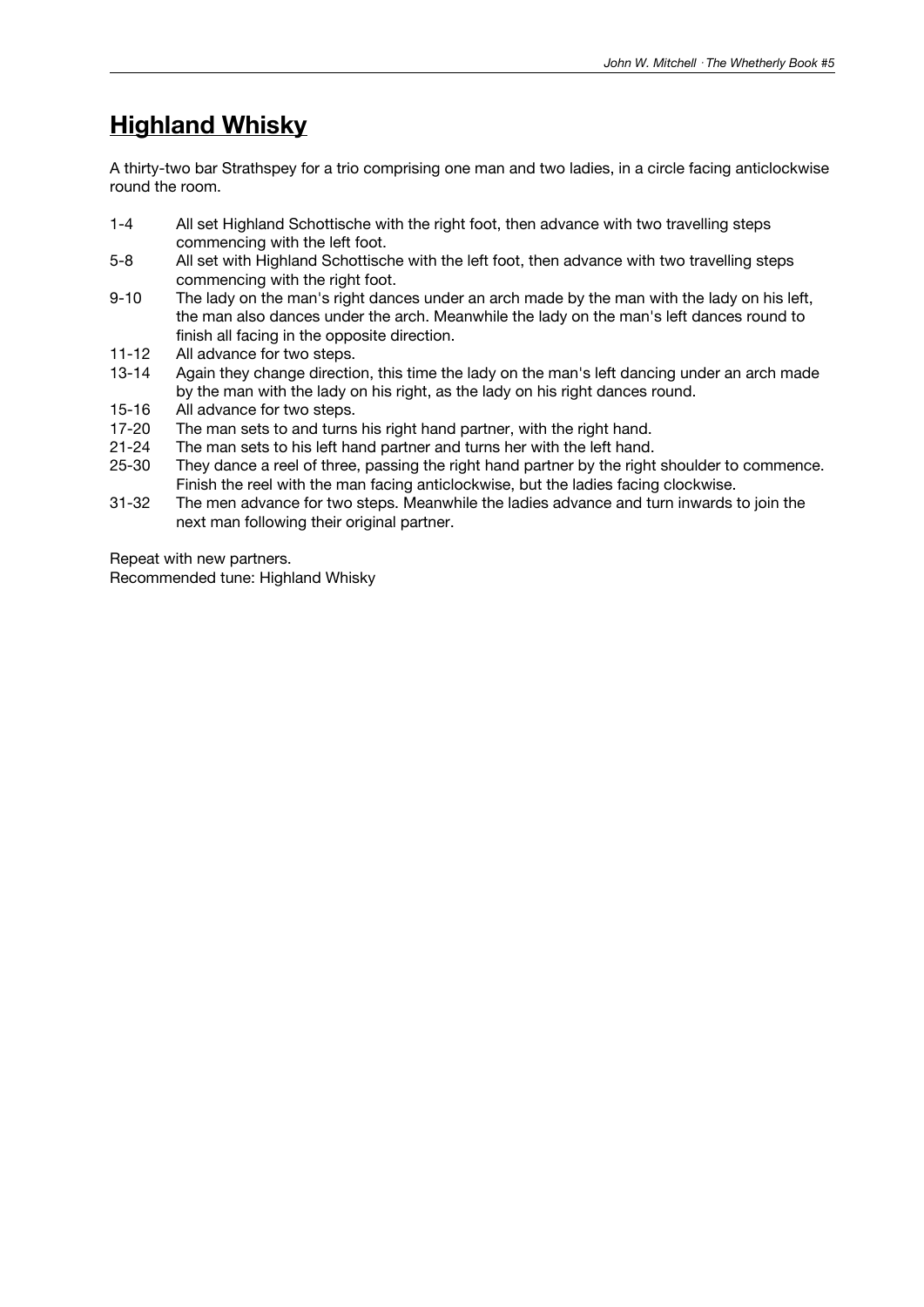### **Ho Ho My Nut Brown Maiden**

A forty bar Reel for three couples in a longwise set.

- 1-4 Second couple turn one and a quarter times with the right hand.
- 5-8 Second man dances left hands across with first couple whilst second lady dances left hands across with third couple.
- 9-12 Second man dances right hands across with third couple whilst second lady dances right hands across with first couple.
- 13-16 Second couple turn with the left hand to finish facing their first corners.
- 17-20 Second couple dance a half a reel of four with their first corners, passing left shoulder to face their second corners.
- 21-24 Second couple dance a half reel of four with their second corners to finish in second place on opposite side.
- 25-28 All three couples advance for two steps, joining hands in a circle, and retire for two steps; at the same time moving clockwise by one quarter around the set, finish still joined in a circle.
- 29-32 They again advance and retire moving clockwise, and fall back to original places on own side of the set.
- 33-34 All three couples set advancing to join both hands with partner.
- 35-36 All dance down the middle with four slip steps.
- 37-38 All dance up the middle with four slip steps.
- 39-40 First couple cast off into second place, second couple lead up to first place with nearer hand and third couple set falling back to the sidelines.

Repeat from second place.

Recommended tune: Ho Ho My Nut Brown Maiden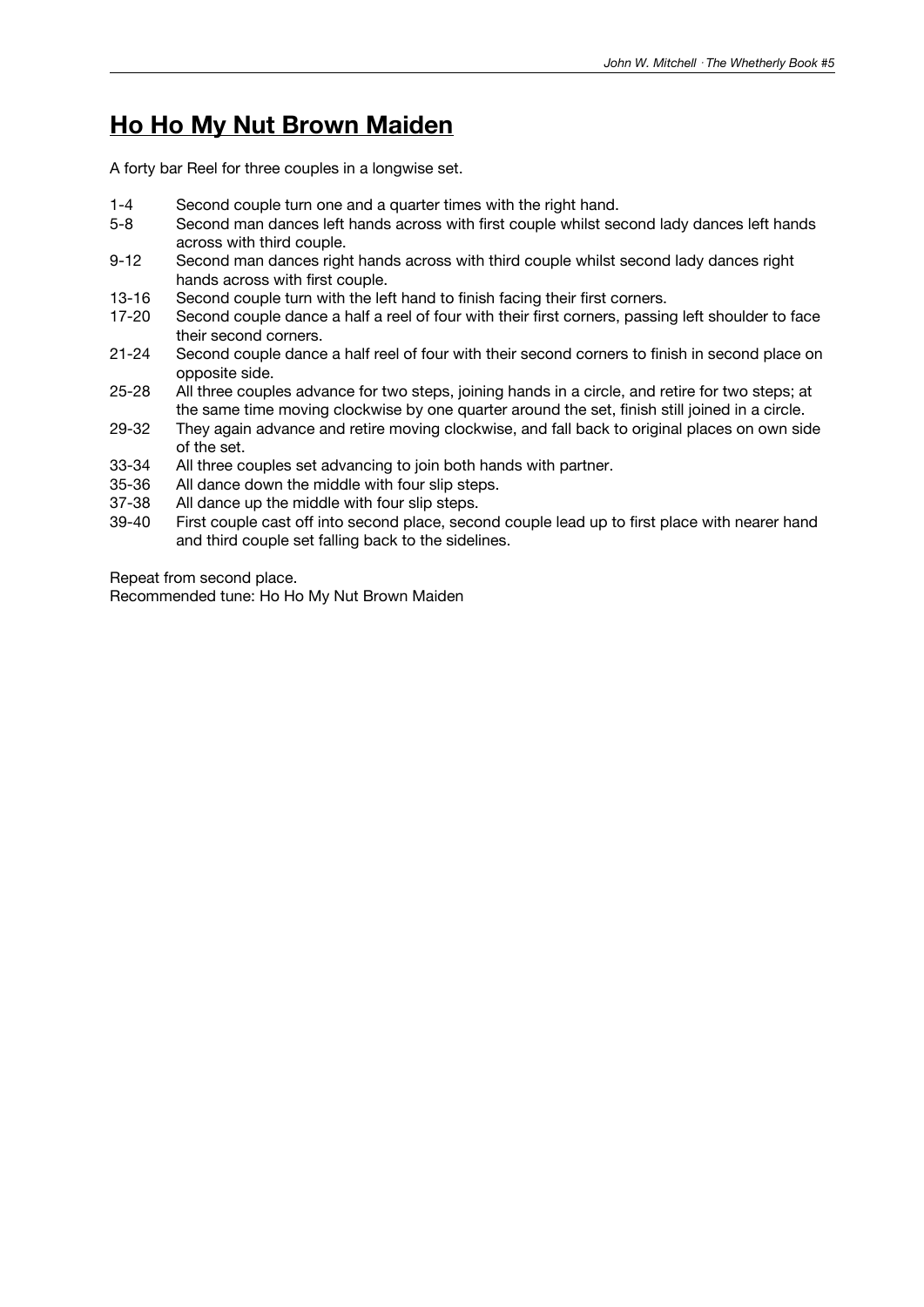### **Humours of Castle Barnard**

A thirty-two bar Reel for four couples in a circle round the room. First and second couples facing clockwise and third and fourth couples facing anticlockwise, with odd numbered couples on the outside and even numbered couples on the inside.

- 1-4 First and third couples dance right hands across in a wheel, second and fourth couples do the same.
- 5-8 First man and third lady turn with the left hand; first lady, third man, second man and fourth lady dance left hands across in a wheel; and second lady and fourth man turn with the left hand.
- 9-16 First and second couples dance a reel of four, third and fourth couples do the same.<br>17-24 First and third couples dance a ladies' chain, second and fourth couples do the same
- 17-24 First and third couples dance a ladies' chain, second and fourth couples do the same.<br>25-28 All join hands in two lines and advance and retire.
- 25-28 All join hands in two lines and advance and retire.<br>29-32 All set and cross giving right hands to finish facing
- All set and cross giving right hands to finish facing a new line of dancers.

Repeat with new couples.

Recommended tune: The Humours of Castle Barnard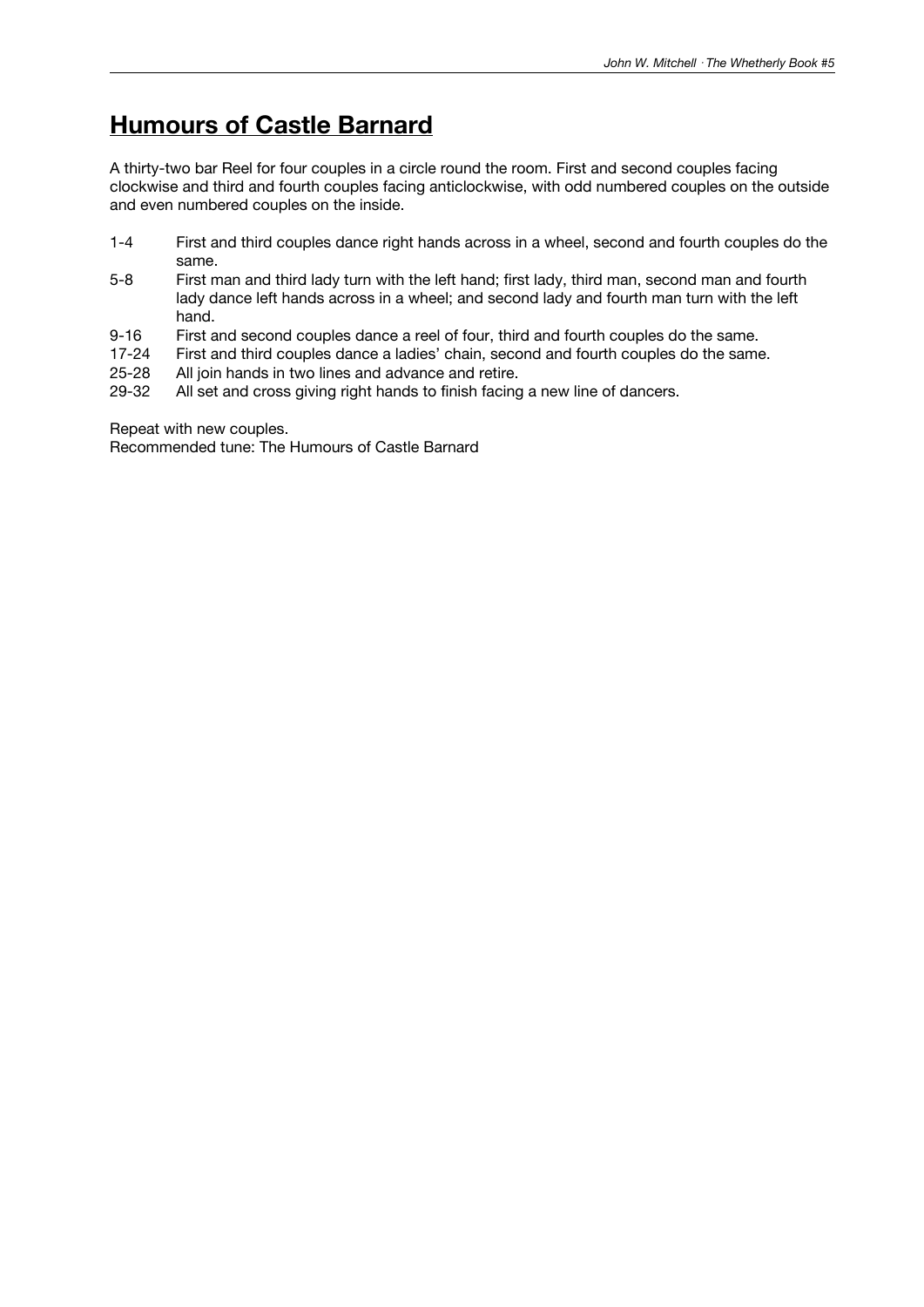### **Humours of Glendart**

A thirty-two bar Jig for three couples in a longwise set.

- 1-4 First couple cross over giving right hand in passing and cast off into second place, second couple step up on bars 3 & 4.
- 5-8 First man dances down between third couple and casts up into second place on own side. Meanwhile, first lady dances up between second couple and casts off into second place on own side.
- 9-16 First man dances a figure of eight round second couple passing second lady by the right shoulder to commence. Meanwhile, first lady dances a figure of eight round third couple passing third man by the right shoulder to commence.
- 17-24 First lady dances a reel of three across the set with second couple whilst first man dances a reel of three across the set with third couple, first couple pass their first corners by the left shoulder to commence the reels.
- 25-32 Six hands round in a circle to the left and back to the right.

Repeat from second place. Recommended tune: The Humours of Glendart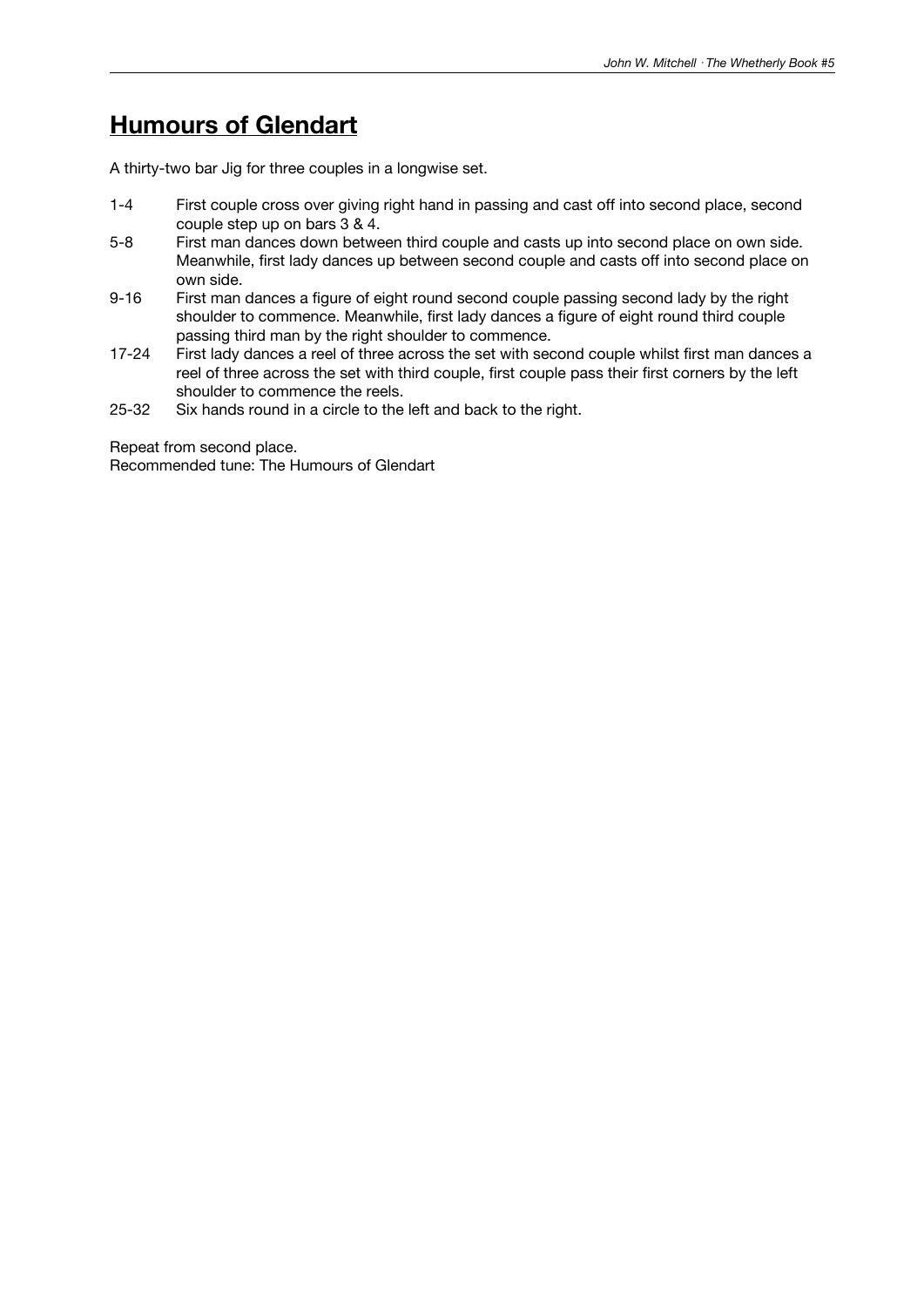### **I Lo'ed Nae Lassie But Ane**

A forty bar Strathspey for three couples in a longwise set.

- 1-8 First couple dance down the middle and up to finish opposite second position, second couple step up on bars 3 & 4 and turn to face out on bar 8.
- 9-12 First, second and third ladies dance right hands across in a wheel whilst the first, second and third men dance left hands across in a wheel.
- 13-16 First couple face the top and set twice, the lady commencing with her right foot and the man with his left foot. Meanwhile second and third couples dance a half figure of eight round first couple to finish on opposite sides, third couple crossing up to commence whilst second couple cast off.
- 17-20 First lady dances right hands across in a wheel with second and third men whilst first man dances left hands across in a wheel with second and third ladies.
- 21-24 First couple set whilst second and third couples dance another half figure of eight round them to return to own sides (as described above bars 13-16).
- 25-32 First couple lead up to the top with nearer hand, cast off into second place on own side, cross over giving right hand in passing and cast off into third place on opposite side, third couple step up on bars 31 & 32.
- 33-40 Extended Rondel for three couples:
	- 33 second couple dance down under an arch made by third couple whilst first couple cross to own side passing by the right shoulder;
	- 34 third couple cross over at the top passing by the left whilst second couple dance down under an arch made by first couple;
	- 35 first and third couples meet on the sides whilst second couple cross over in third place passing by the right shoulder;
	- 36 third lady and first man make an arch and cross whilst their partners dance under the arch to cross and second couple cast up on opposite side;
	- 37 third couple cast off to meet second couple as first couple dance up on the sides between third couple;
	- 38 first couple cross over to own side at the top whilst third lady and second man make an arch and cross over, second lady and third man crossing underneath the arch;
	- 39 second couple cast up into second place whilst third couple dance down the sidelines between them, at the same time first couple dance down on the sides to meet second couple;
	- 40 first couple make an arch and dance down into second place, second couple lead up under the arch into first place and third couple cross over to own side passing by the left shoulder.

Repeat from second place. Recommended tune: I Lo'ed Nae Lassie But Ane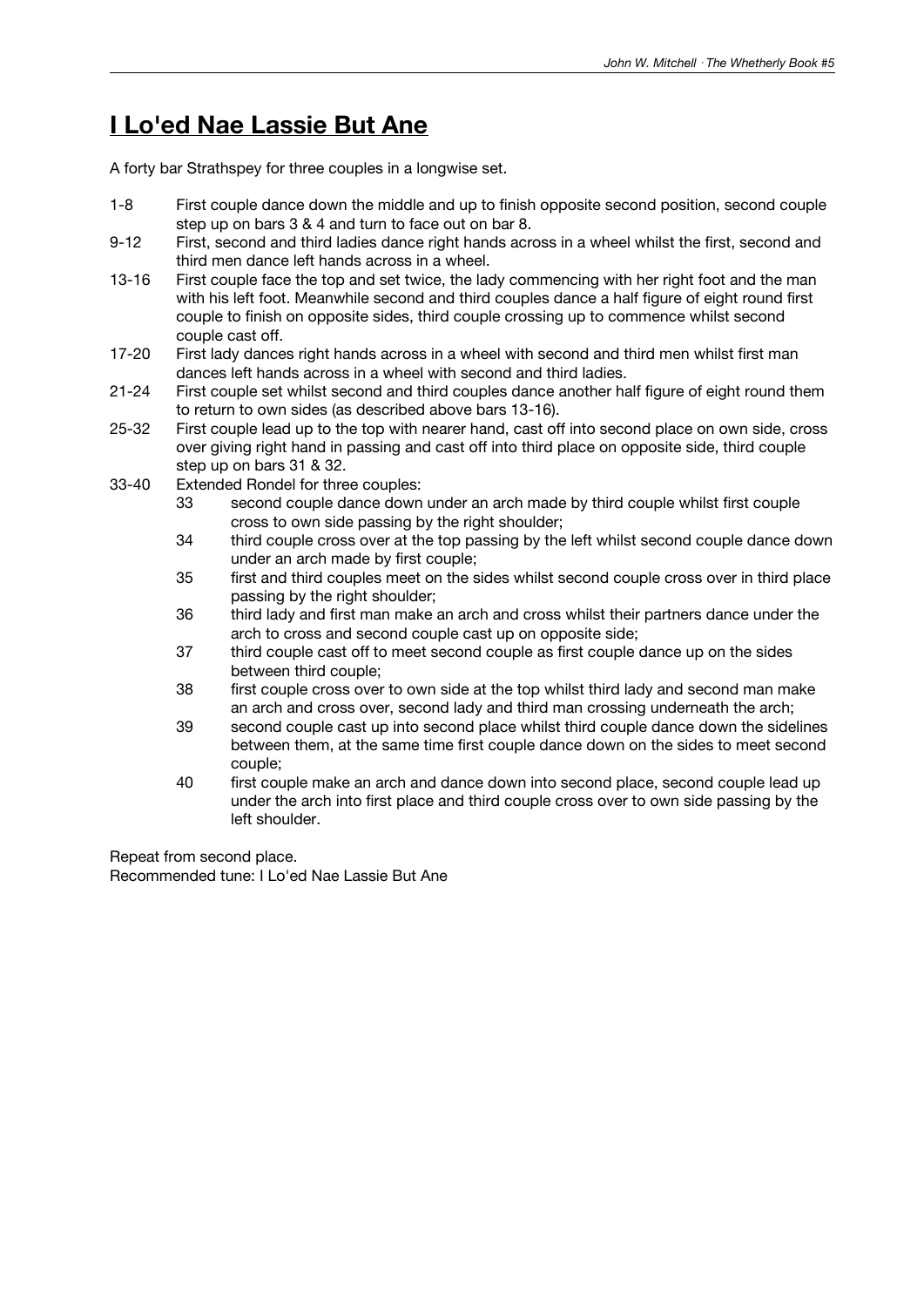### **Innes' Jig**

A thirty-two bar Jig for three couples in a longwise set.

- 1-4 First couple cross over giving right hand and cast off into second place, second couple step up on bars 3 & 4.
- 5-8 First man crosses down between third couple and casts up into second place. Meanwhile first lady crosses up between second couple and casts off into second place.
- 9-12 First couple cross over giving right hand and turn their second corners three quarters round with the left hand.
- 13-16 First couple change places up and down the set, giving right hand in passing, then turn their first corners three quarters with the left hand to finish in second place on opposite sides.
- 17-20 First couple cross over to own side giving right hand in passing, then first and third men turn with the left hand whilst first and second ladies do the same, first couple finish facing up and down the set.
- 21-24 First couple change places giving right hand in passing, first and third ladies turn three quarters with the left hand whilst first and second men do the same.
- 25-32 First man dances a reel of three with third couple whilst first lady dances a reel of three with second couple; first couple pass their first corners by the left shoulders to commence and finish in second place on own side.

Repeat from second place. Recommended tune: Innes' Jig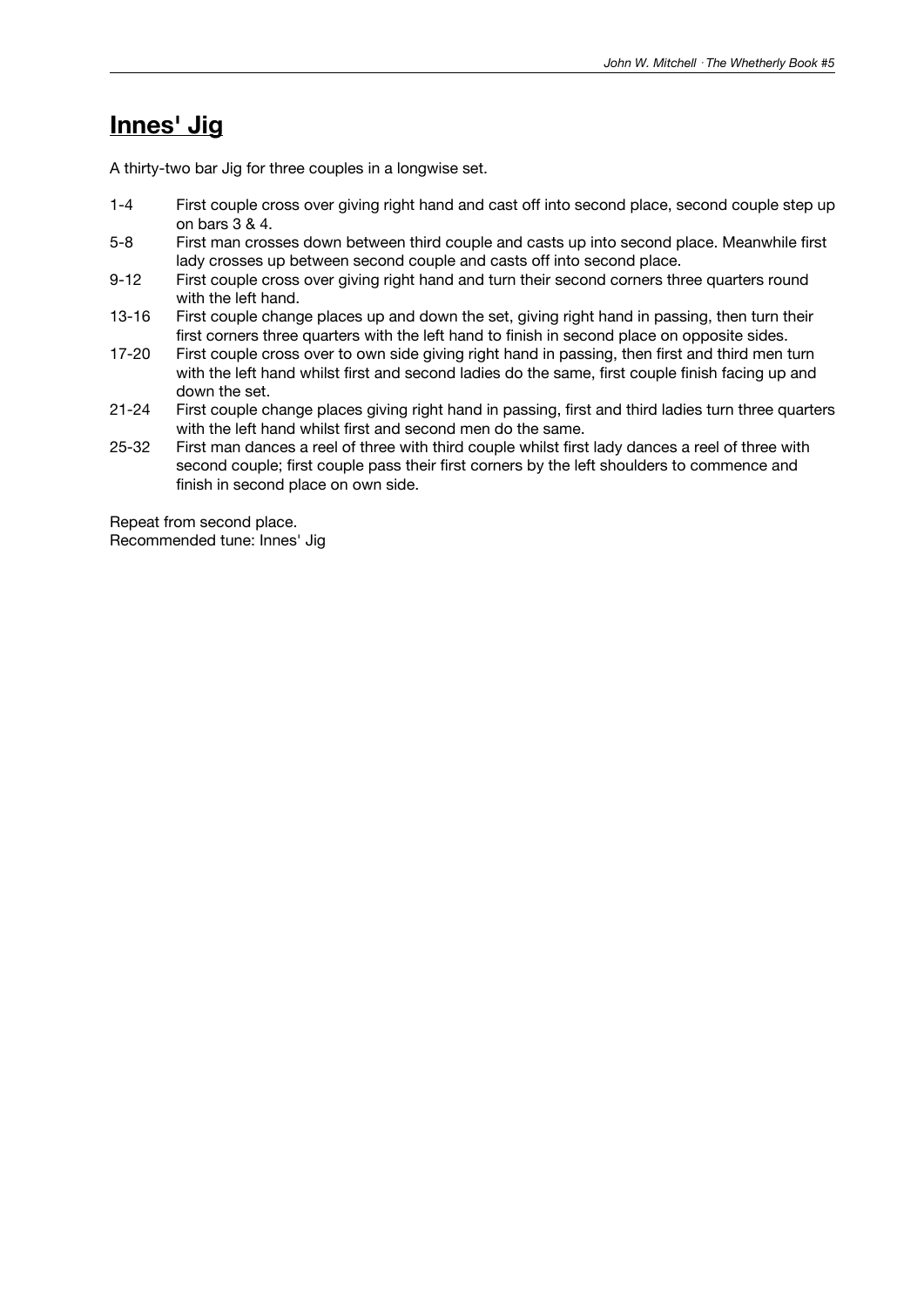### **Isle O'Walsay**

A thirty-two bar Reel for sets of two couples in a circle round the room. First couples face clockwise and second couples face anticlockwise. Ladies on the men's right.

- 1-4 Four hands round to the left in a circle to place.<br>5-6 Continue to the left for four more slip steps, first
- Continue to the left for four more slip steps, first couple dancing out of the circle and second couple into the centre of the room.
- 7-8 Four slip steps to the right back to place.<br>9-12 Four hands round in a circle to the right to
- Four hands round in a circle to the right to place.
- 13-14 Continue to the right for four more slip steps, first couple dancing in and second couple dancing out.
- 15-16 Four slip steps to the left back to place.<br>17-24 Dance a ladies' chain.
- 17-24 Dance a ladies' chain.<br>25-26 All advance, first coup
- All advance, first couple dancing under an arch made by second couple.
- 27-28 All continue to advance in the same direction but second couples dance under an arch made by the next first couple that they meet.
- 29-32 Repeat bars 25-28 to pass two more couples.

Repeat from new places. Recommended tune: Isle O'Walsay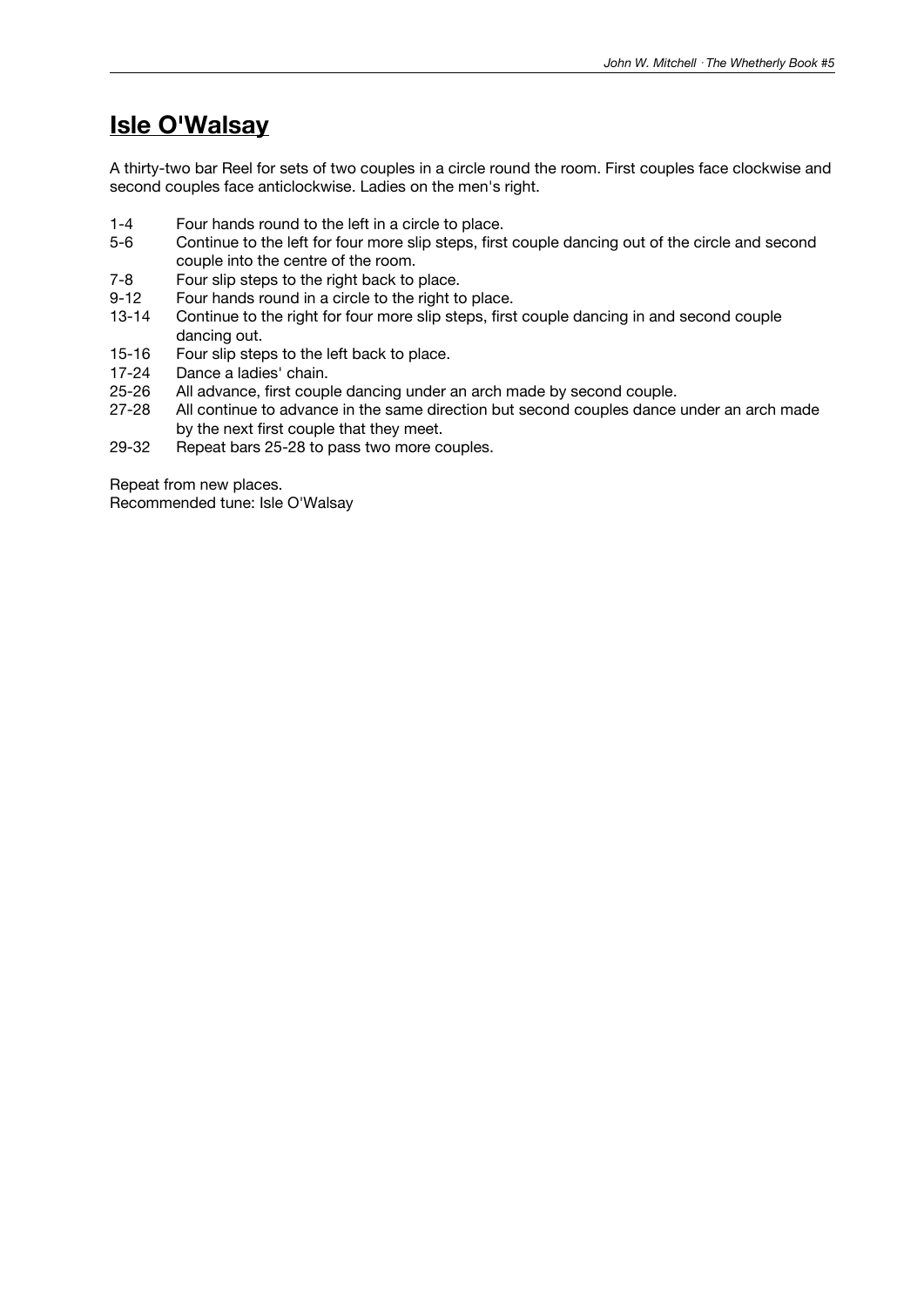### **Jackson's Jig**

A thirty-two bar Jig for three couples in a longwise set.

- 1-4 First couple lead down the middle, second couple step up on bars 3 & 4. At the foot first couple both turn to their left to face up and join left hands into an allemande hold.
- 5-6 First couple dance up the middle in an allemande hold.<br>7-8 Releasing their right hands, first couple turn three quart
- Releasing their right hands, first couple turn three quarters round with the left hand to finish facing own side.
- 9-12 First man dances right hands across in a wheel with second couple, whilst first lady dances right hands across in a wheel with third couple.
- 13-16 First couple turn with the left hand one and a half times to finish facing their first corners.<br>17-22 First man dances a reel of three across the set with third couple, whilst first lady dances a
- First man dances a reel of three across the set with third couple, whilst first lady dances a reel of three across the set with second couple. First couple pass first corners by the left shoulder to commence the reel and finish in second place on own side of the set.
- 23-24 First couple turn with the right hand once round.<br>25-32 Six hands round to the left in a circle and back to
- Six hands round to the left in a circle and back to the right.

Repeat from second place.

Recommended tune: Jackson's Jig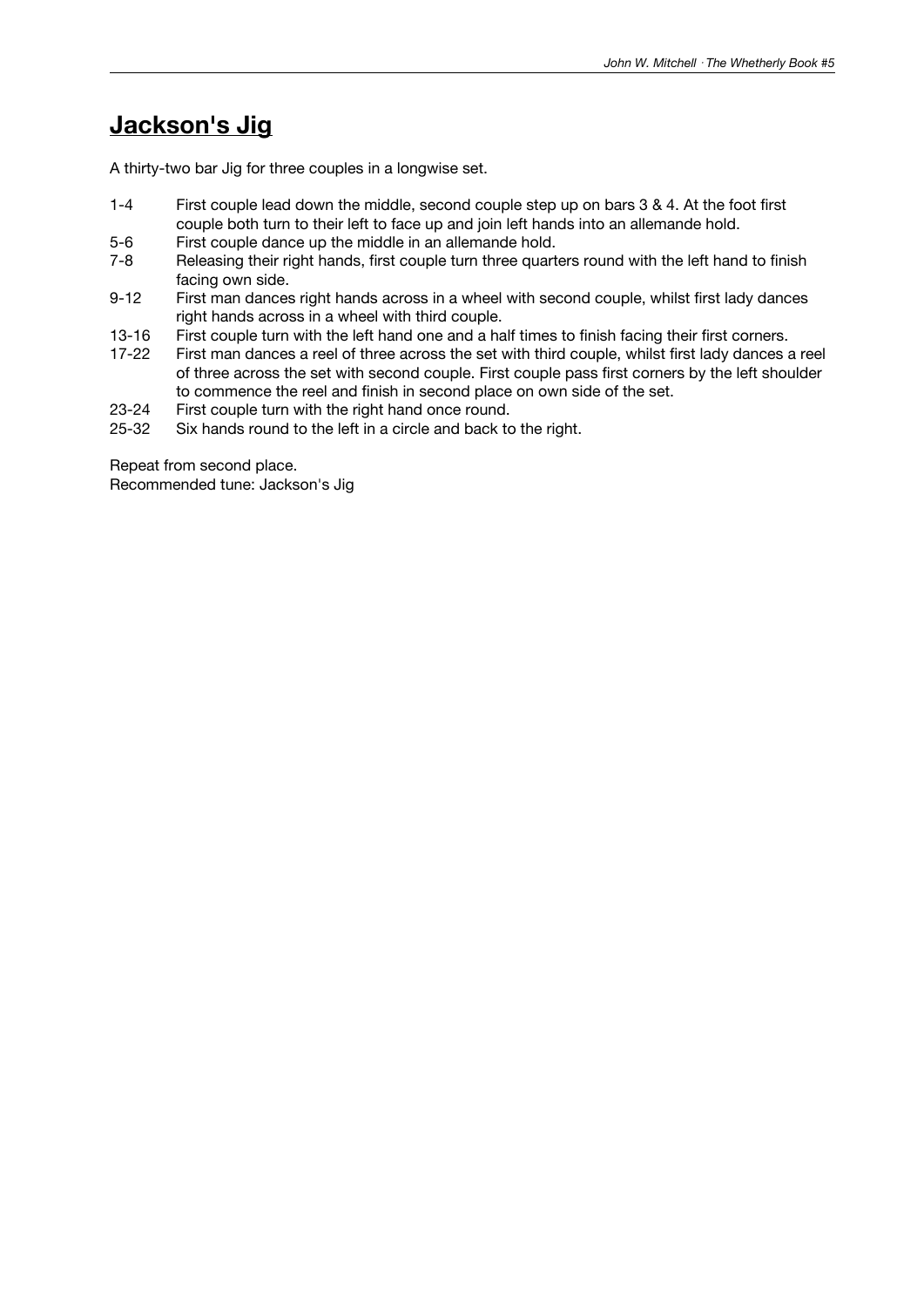### **J. F. Mackenzie Esq. of Carrynahine**

A thirty-two bar Strathspey for three couples in a longwise set.

- 1-4 First couple turn with the right hand and cast off into second place on own side, second couple step up on bars 3 & 4.
- 5-8 First lady crosses up between second couple and casts off into second place on opposite side, whilst first man crosses down between third couple and casts up into second place on the ladies' side.
- 9-12 First couple turn their second corners by the right hand to finish facing their first corners.
- 13-16 First couple pass their first corners by the left shoulder to commence a half reel of three on the sides with their corners.
- 17-20 First couple turn their first corners (now in second corner places) by the right hand to finish facing their second corners (now in first corner places).
- 21-24 First couple pass their second corners by the left shoulder to commence half reels of three with their corners.
- 25-26 Second, first and third couples dance six hands round to the left half way.
- 27-28 Each man turns the lady on his right, once round, with both hands.
- 29-30 Continue to dance six hands round to bring second and third couples back to their original places.
- 31-32 First couple cross back to own side of the set giving right hand in passing.

Repeat from second place.

Recommended tune: J. F. Mackenzie Esq. of Carrynahine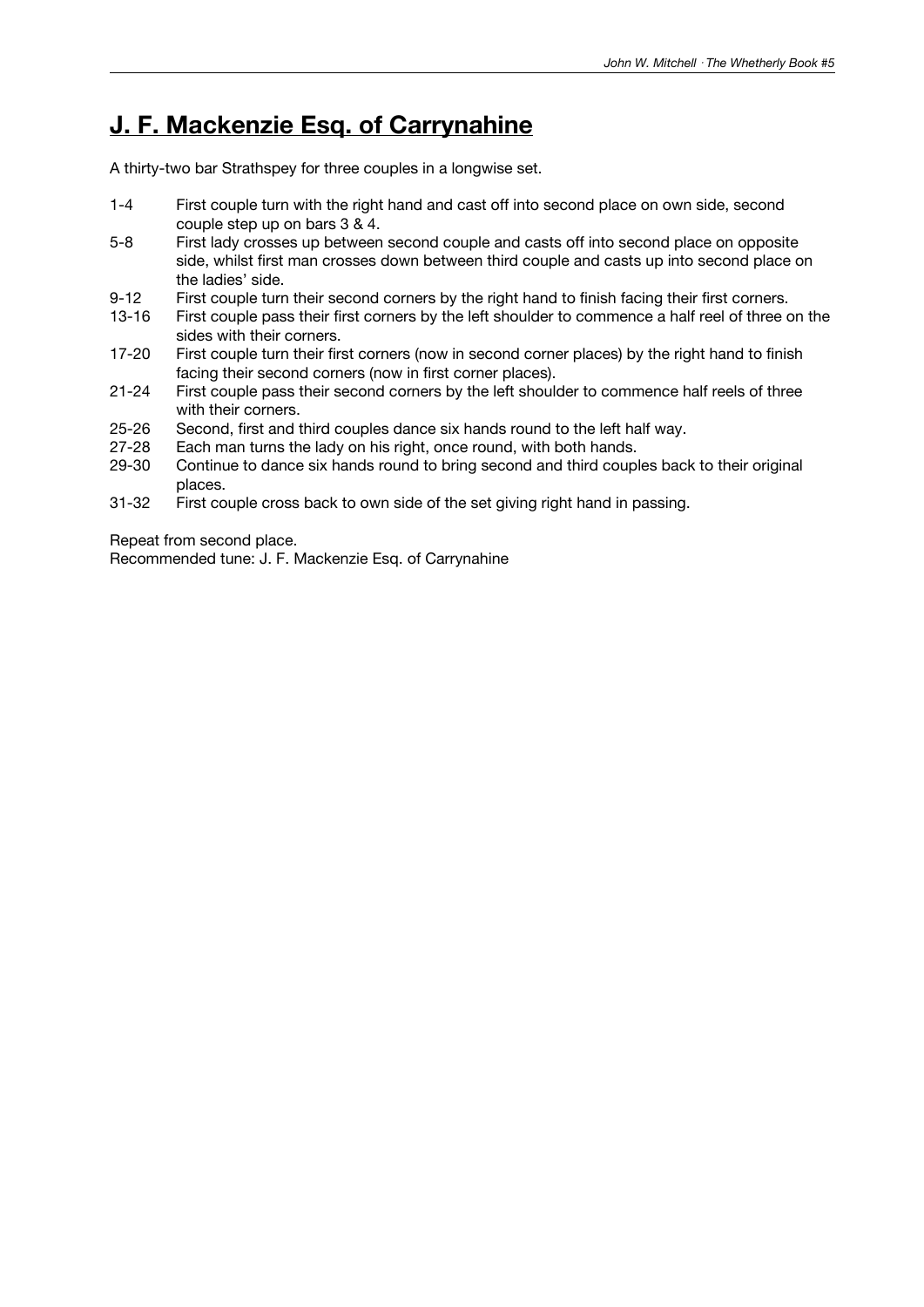## **The Jig of Scurs**

A thirty-two bar Jig for three couples in a longwise set.

- 1-2 First couple cross over to second place on opposite side to finish facing out, second couple step up.
- 3-4 Second, first and third couples balance in line.
- 5-6 First couple turn their first corners with the right hand.
- 7-8 Second, first and third couples balance in line.<br>9-10 First couple turn their second corners with the
- First couple turn their second corners with the left hand.
- 11-12 Second, first and third couples balance in line.
- 13-16 First couple cast off behind third couple and cross back to second place on own side, finishing facing out.
- 17-24 Second, first and third couples dance reels of three on own side of the set, first couple dancing out and up to commence.
- 25-32 Six hands round in a circle to the left and back to the right.

Repeat from second place. Recommended tune: The Jig of Scurs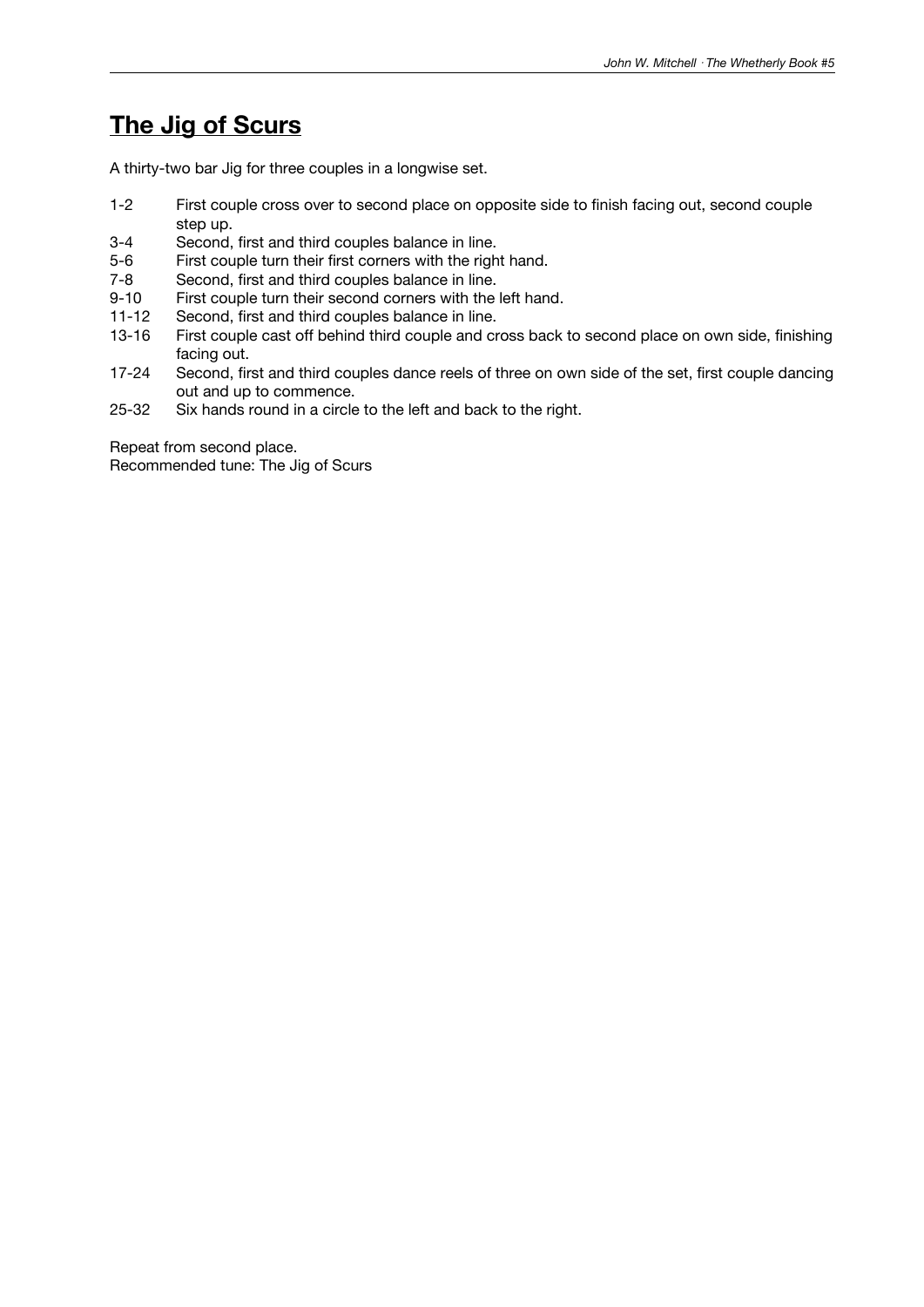### **John McNeil's Reel**

A forty-eight bar Reel for three couples in a longwise set.

- 1-8 First man passes second man by the right to commence a figure of eight round second and third men: first lady crosses to follow her partner behind third man, then crosses back to her own side between second and third ladies and casts up to her original place.
- 9-16 First lady passes second lady by the left shoulder to dance a figure of eight round second and third ladies: first man crosses to follow first lady behind third lady, then crosses back to own side between second and third men and casts up to his original place.
- 17-24 First, second and third couples dance a promenade, first couple finish on the sidelines, second and third couples remain in the middle of the set facing up.
- 25-30 Second couple, followed by third couple, promenade up between first couple, cast off behind first man, cross over and cast up behind first lady then lead down between first couple.
- 31-32 Second couple cross over giving left hand and cast up into second place, whilst third couple cross between them into third place on own side.
- 33-36 First couple cross over giving right hand and cast off into second place, second couple step up on bars 35 & 36.
- 37-40 First couple dance a half figure of eight round second couple to finish in second place on own side.
- 41-48 First and second couples dance rights and lefts.

Repeat from second place.

Recommended tune: John McNeil's Reel

*Note*

Bars 17-32 must be danced as a continuous flowing movement if it is to succeed.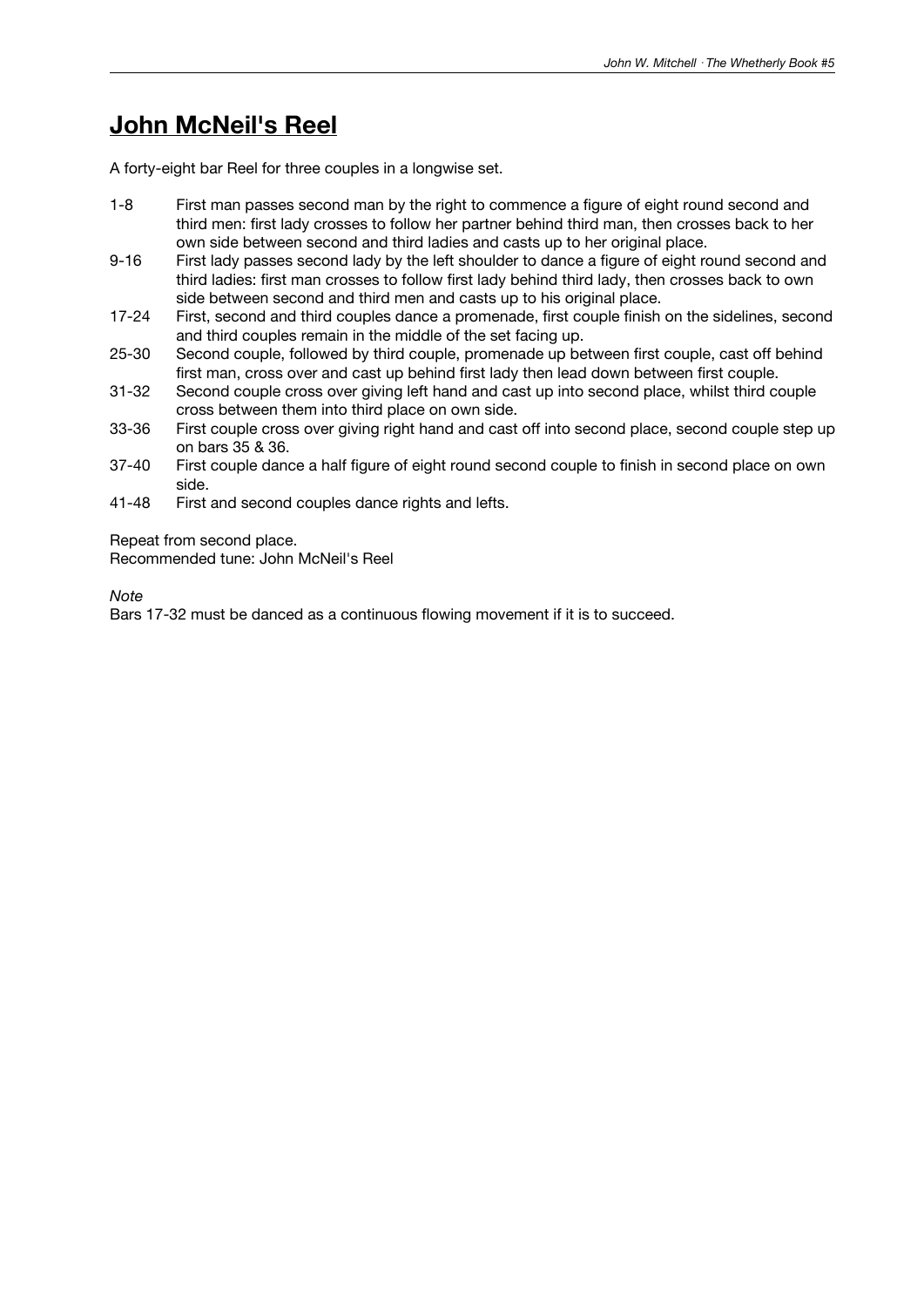### **Julia McMahon**

A thirty-two bar Jig for three couples in a three couple longwise set.

- 1-8 First couple lead down the middle, turn round to their left retaining hands and lead up on opposite side. As they reach the top they release hands, join nearer hands with second couple and turn them so that both couples finish facing out, with first couple in top place still on opposite sides.
- 9-16 First couple with second couple in promenade hold cast off behind sidelines for four bars, turn outwards and cast up to finish with second couple in top place and first couple in second place.
- 17-20 Second, first and third couples, advance and retire.
- 21-22 Retaining hands on the sidelines: third lady and second lady dance in, third lady dances under an arch formed by the second lady and first man; first man dances under same arch (his own arm). Similarly on the men's side, bringing third couple to first place and second couple to third place, all facing out.
- 23-24 All set, second and third couples turning to face partner on the second step.
- 25-28 First couple cast up to the top and lead down to second place on opposite side whilst second and third couples dance half rights and lefts.
- 29-32 First couple cast off and cross over to third place on own side whilst second and third couples turn one and a half times to finish on own side, third couple moving into second place whilst turning.

Repeat with new top couple.

Recommended tune: Julia McMahon

#### *Editor's note to the 2020 edition*

Bars 21-22 have been rephrased with respect to the original instructions, which are reproduced below. The figure remains the same.

21-22 Retaining hands second couple dance down to second place and third couple dance up to first place, third couple passing under arches made by first and second couple, at the same time turning first couple under the arch to face out.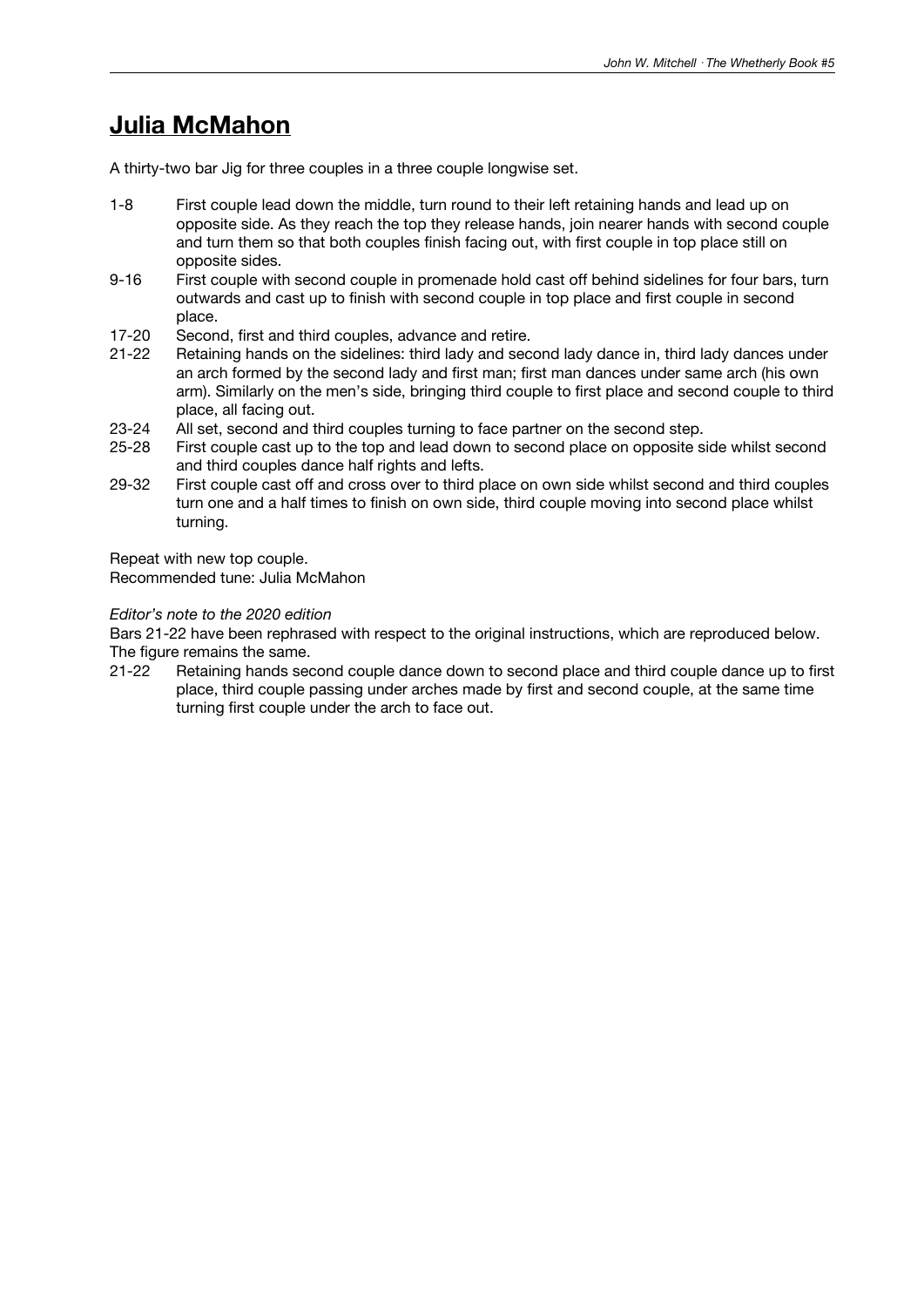# **Kinlock of Kinlock**

A thirty-two bar Jig for two couples in a longwise set.

- 1-4 First man turns second lady once round with the right hand.
- 5-8 First couple turn with the left hand one and a half times to finish facing down the set, second lady steps up into first place on bars 7 & 8 and also faces down.
- 9-12 First man dances down the middle leading the two ladies by the nearer hand, second man dances up and follows them down the middle: all turn right about to face up.
- 13-16 Second man dances up to the top and faces down, first man leads the two ladies up for two steps, the two ladies turn inwards under arches made by their hands joined with first man, to finish facing across the set and join nearer hands with second man.
- 17-24 Four hands round in a circle to the left and back to the right.<br>25-28 First and second couples dance a half ladies' chain, to finish
- First and second couples dance a half ladies' chain, to finish with first couple in second place on own side and second couple in first place on opposite side.
- 29-32 Second couple dance a half figure of eight round first couple, crossing down between them to commence and finishing in first place on own side.

Repeat from second place. Recommended tune: Kinlock of Kinlock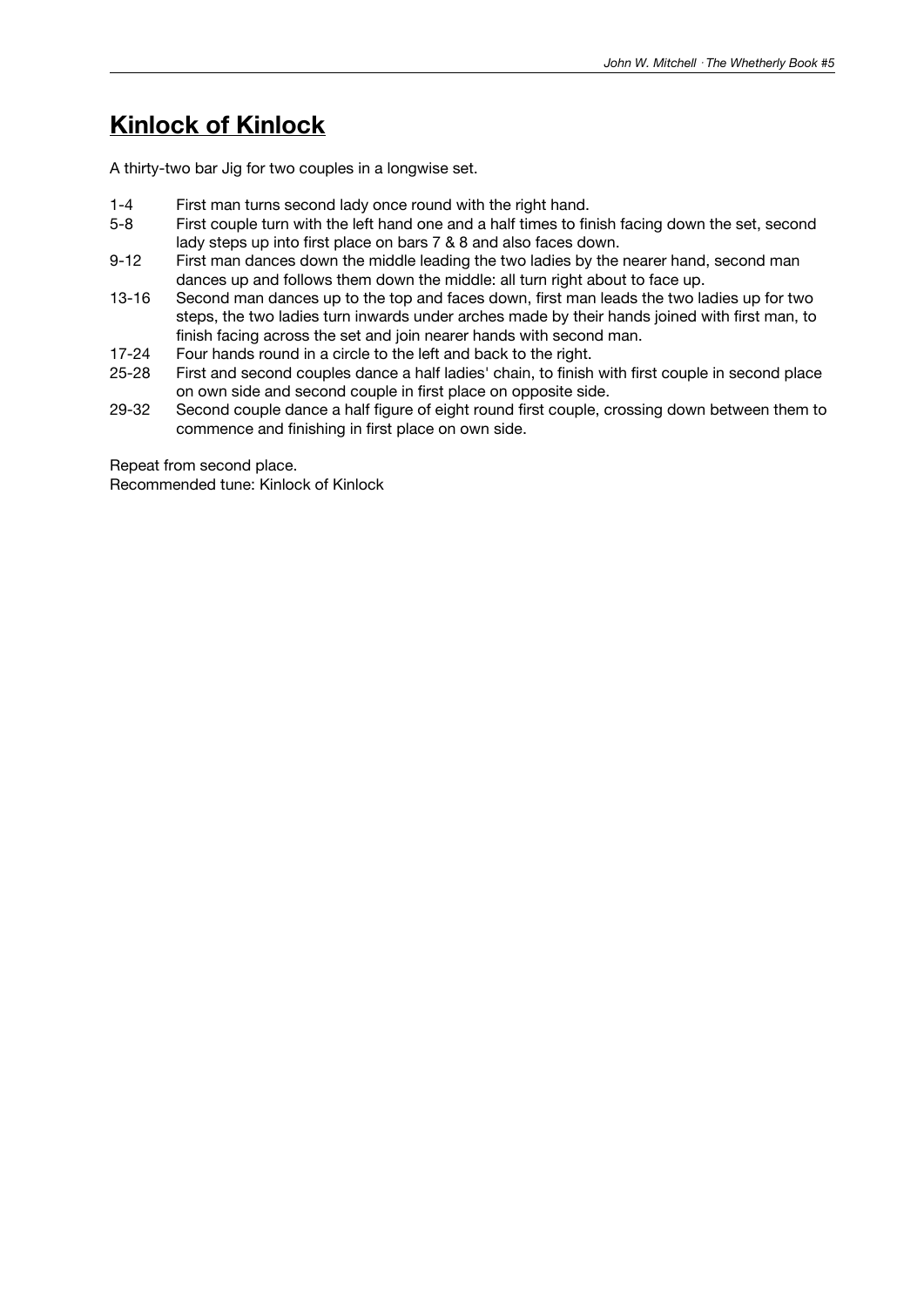### **Lady Charlotte Campbell's Medley**

A forty-eight bar Reel for three couples in a longwise set.

- 1-4 First couple join both hands and dance down the middle for four slip steps, then slip up the middle.
- 5-8 First couple set, then releasing hands cast off into second place, second couple step up on bars 7 & 8.
- 9-16 First couple turn with the right hand for four bars, then turn with the left hand to finish facing their first corners. Meanwhile, second and third couples dance rights and lefts.
- 17-20 First couple turn their first corners with the right hand and finish facing their second corners.
- 21-24 First couple dance a half a reel of three with their corners, passing their second corner by the left shoulder to commence.
- 25-28 First couple turn their second corners (now in first corner position) by the right hand to finish facing their first corner (in second corner position).
- 29-32 First couple dance a half a reel of three with their corners, passing their first corners by the left shoulder to commence.
- 33-40 Six hands round to the left in a circle and back to the right.
- 41-44 All three couples advance and retire.
- 45-48 First couple turn with the right hand one and a half times to finish in second place on own side of the set.

Repeat from second place, on the last four bars of the repeat cross over giving right hand and cast to the foot of the set.

Recommended tune: Lady Charlotte Campbell's Medley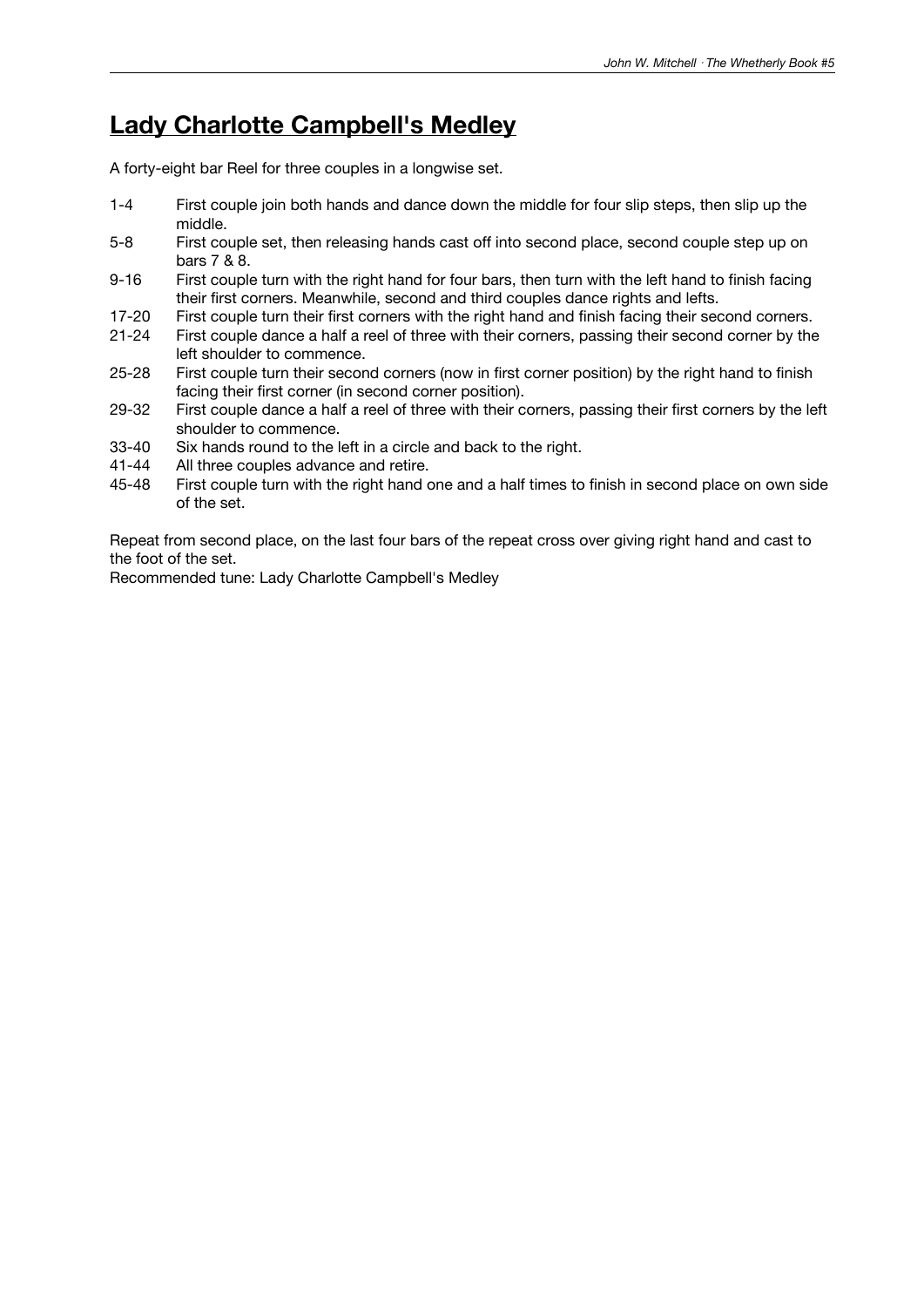### **Lady Eliza Lindsay**

A thirty-two bar Hornpipe for three couples in a longwise set.

- 1-8 First couple cross over giving right hand and cast off into second place, second couple step up on bars 3 & 4; first couple lead down between third couple cross back to own side and cast up into second place, on bar 8 first and third couples meet partner in the middle to face the top with a promenade hold.
- 9-16 First couple followed by third couple dance up the middle cast off behind second man; cross over to the ladies' side, cast up behind second lady and dance down the middle; both couples cross back to own side giving left hand, first couple casting up to finish facing their first corners whilst third couple dance out to place.
- 17-24 First couple turn their first corners with the right hand, partner with the left hand; second corners with the right hand and partner with the left hand to finish facing their first corners.
- 25-30 First couple dance a reel of three on opposite side passing first corners by the left shoulder to start.
- 31-32 First couple cross back to own side giving right hand in passing.

Repeat from second place. Recommended tune: Lady Eliza Lindsay